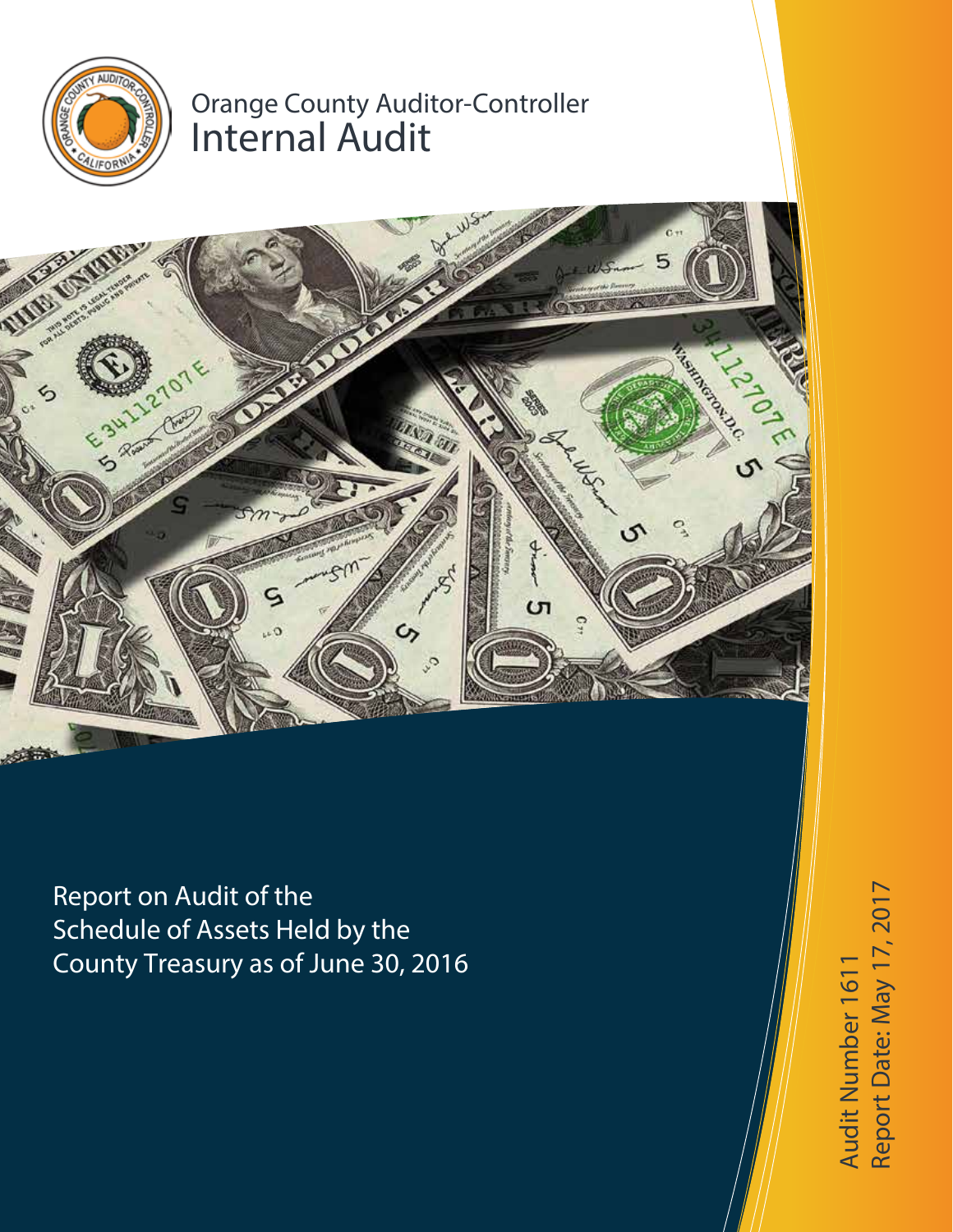

**Eric H. Woolery, CPA Orange County Auditor‐Controller**

**Toni Smart, CPA Carol Swe, CPA, CIA, CISA Michael Steinhaus, CPA, CGMA Scott Kim, CPA**

**Director, Internal Audit Senior Audit Manager Audit Manager I Audit Manager I**

**12 Civic Center Plaza, Room 200 Santa Ana, CA 92701**

Auditor-Controller Web Site www.ac.ocgov.com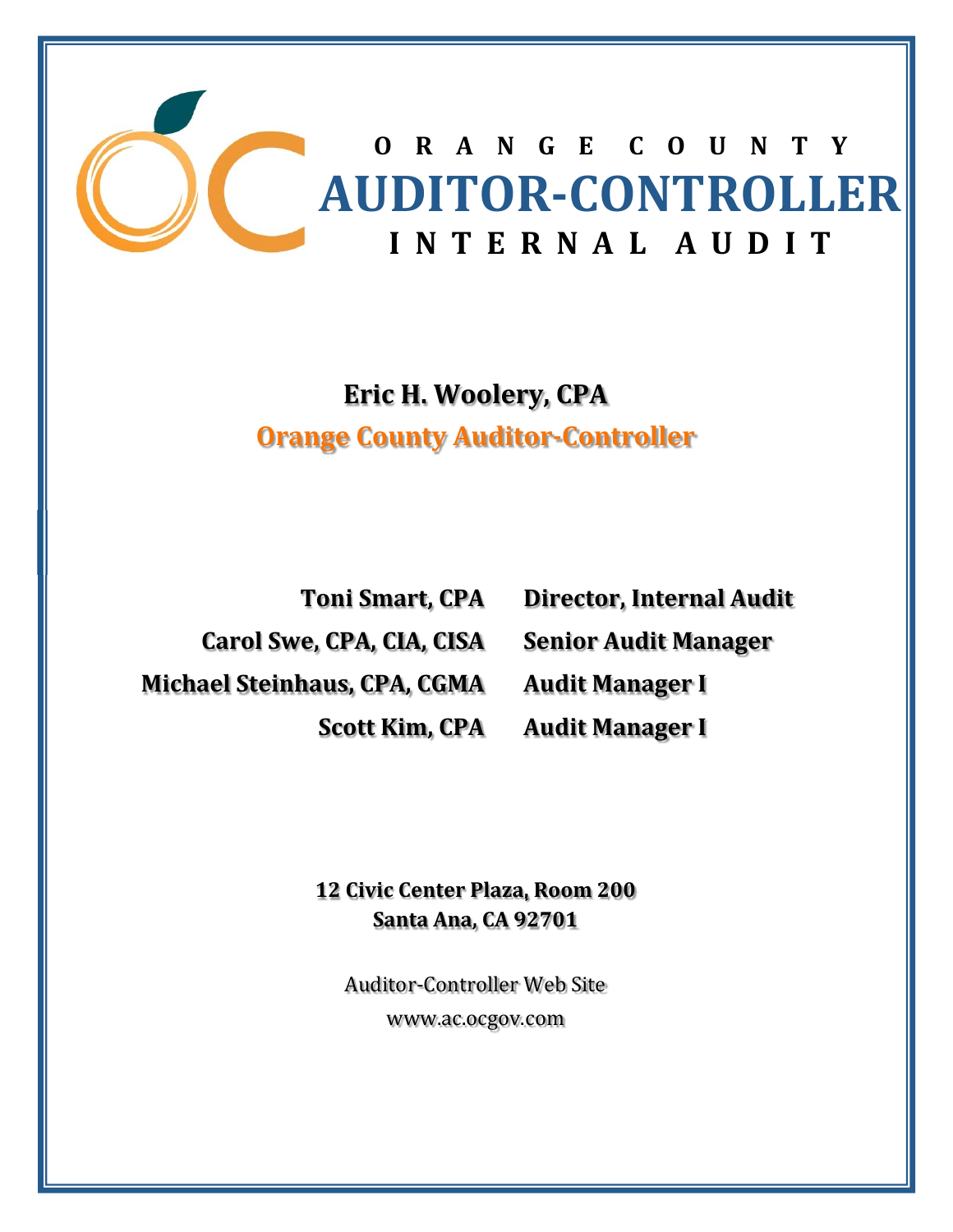

#### **ERIC H. WOOLERY, CPA**  AUDITOR-CONTROLLER

## **Transmittal Letter**



#### **May 17, 2017**

- **TO:** Members, Board of Supervisors Chairwoman Michelle Steel, 2nd District Supervisor Vice Chair Andrew Do, 1st District Supervisor Supervisor Todd Spitzer, 3rd District Supervisor Shawn Nelson, 4th District Supervisor Lisa A. Bartlett, 5th District
- **SUBJECT:** Report on Audit of the Schedule of Assets Held by the County Treasury as of June 30, 2016

We have completed our Report on Audit of the Schedule of Assets Held by the County Treasury as of June 30, 2016. Our final report is attached for your review.

I submit an **Audit Status Report** quarterly to the Audit Oversight Committee (AOC) and a quarterly report to the Board of Supervisors (BOS) where I detail any critical and significant audit findings released in reports during the prior quarter and the implementation status of audit recommendations as disclosed by our Follow-Up Audits.

Additionally, we will request your department to complete a **Customer Survey** of Audit Services. You will receive the survey shortly after the distribution of our final report.

Toni Smart, CPA, Director Auditor-Controller Internal Audit Division

## **Attachments**

Other recipients of this report: Members, Audit Oversight Committee Members, Treasury Oversight Committee Eric H. Woolery, Auditor-Controller Shari L. Freidenrich, Treasurer-Tax Collector Frank Kim, County Executive Officer Michelle Aguirre, Chief Financial Officer Mark Malbon, Chief Assistant Treasurer-Tax Collector - Treasury JC Squires, Financial Manager, Treasurer-Tax Collector - Treasury Jennifer Han, Accounting/Compliance Manager, Treasurer-Tax Collector - Treasury Claire Moynihan, Director, Central Accounting Operations, Auditor-Controller Foreperson, Grand Jury Robin Stieler, Clerk of the Board of Supervisors Macias Gini & O'Connell LLP, County External Auditor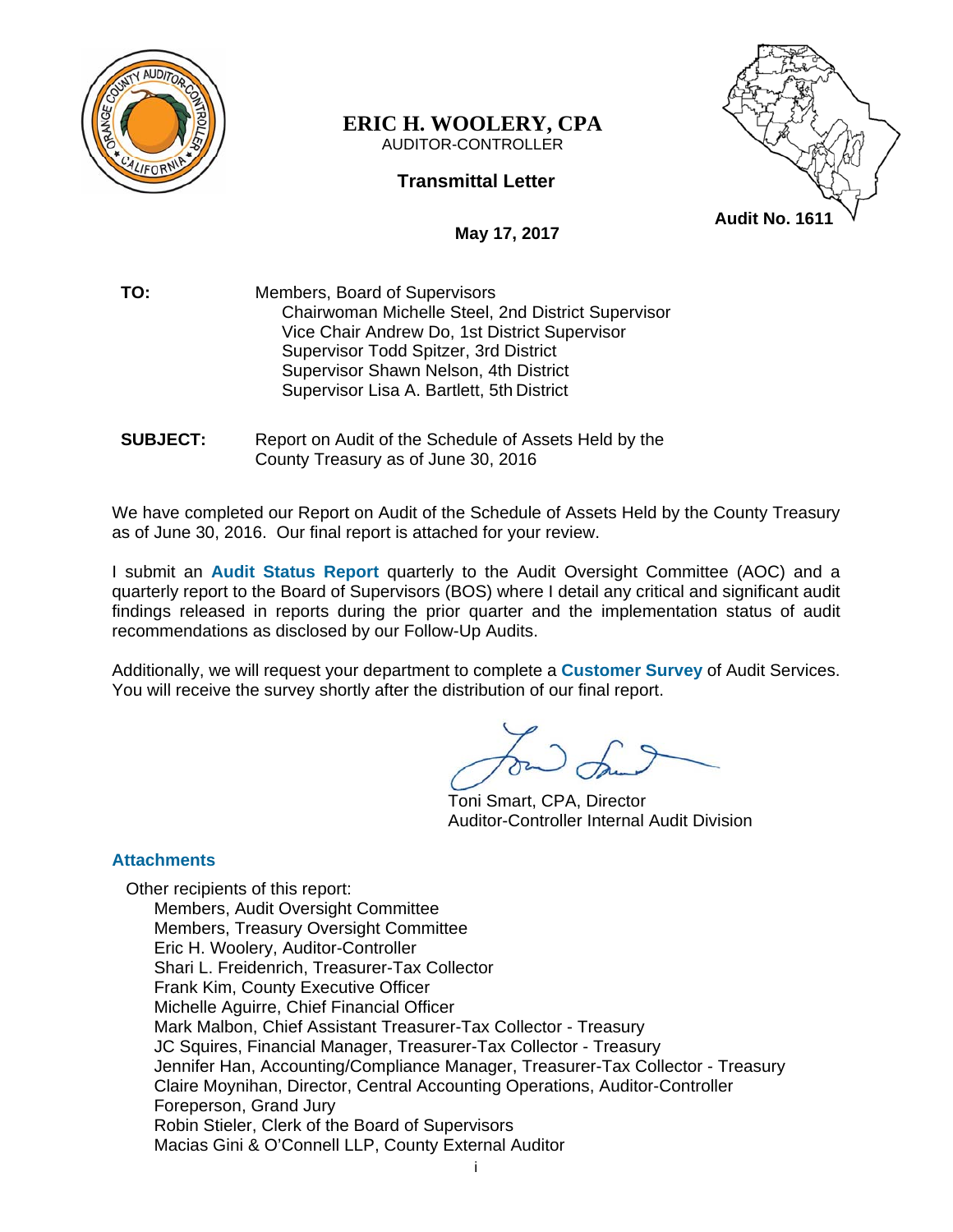

## *Report on Audit of the Schedule of Assets Held by the County Treasury Audit No. 1611*

**As of June 30, 2016**

| <b>Transmittal Letter</b>                                                                                                                                                                                              |    |
|------------------------------------------------------------------------------------------------------------------------------------------------------------------------------------------------------------------------|----|
| <b>Independent Auditor's Report</b>                                                                                                                                                                                    |    |
| <b>Financial Schedule</b>                                                                                                                                                                                              |    |
| Schedule of Assets Held by the County Treasury                                                                                                                                                                         | 3  |
| Notes to the Schedule                                                                                                                                                                                                  | 4  |
| <b>Other Report</b>                                                                                                                                                                                                    |    |
| Independent Auditor's Report on Internal Control Over Financial Reporting and on<br>Compliance and Other Matters Based on an Audit of Financial Schedule<br>Performed in Accordance with Government Auditing Standards | 14 |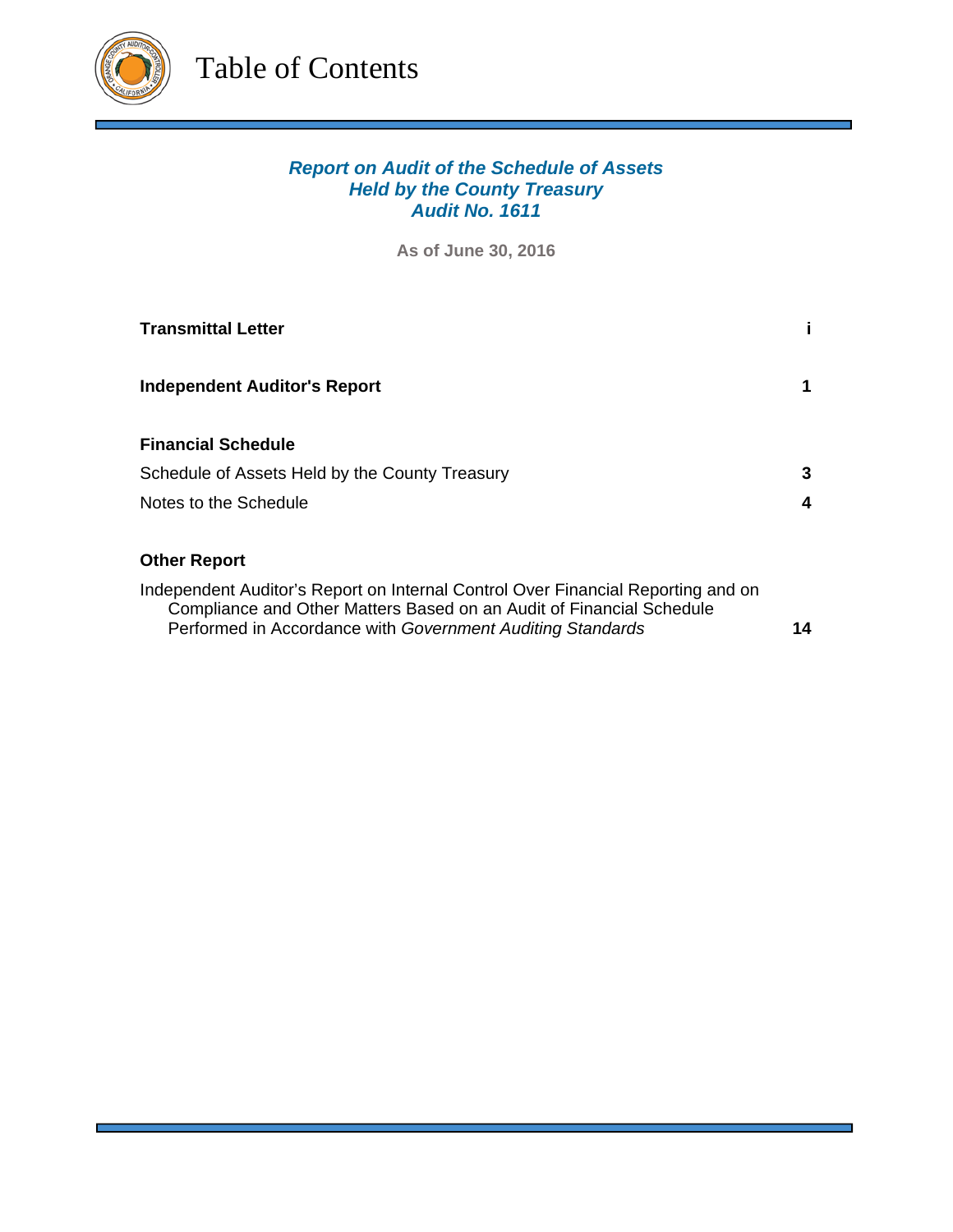

## **Independent Auditor's Report**

The Honorable Board of Supervisors County of Orange, California

## **Report on the Financial Schedule**

We have audited the accompanying modified cash-basis Schedule of Assets Held by the County Treasury (Schedule) of County of Orange, California (County), as of June 30, 2016, and the related notes to the Schedule.

## *Management's Responsibility for the Financial Schedule*

Management is responsible for the preparation and fair presentation of the Schedule in accordance with the modified cash-basis of accounting described in Note 1; this includes determining that the modified cash-basis of accounting is an acceptable basis for preparation of the Schedule in the circumstances. Management is also responsible for the design, implementation, and maintenance of internal control relevant to the preparation and fair presentation of the Schedule that is free from material misstatement, whether due to fraud or error.

## *Auditor's Responsibility*

Our responsibility is to express an opinion on the Schedule based on our audit. We conducted our audit in accordance with auditing standards generally accepted in the United States of America and standards applicable to financial audits contained in *Government Auditing Standards*, issued by the Comptroller General of the United States, except for the requirement of an external peer review assessment performed in accordance with *Government Auditing Standards*. Those standards require that we plan and perform the audit to obtain reasonable assurance about whether the Schedule is free from material misstatement.

An audit involves performing procedures to obtain audit evidence about the amounts and disclosures in the Schedule. The procedures selected depend on the auditor's judgment, including the assessment of the risks of material misstatement of the Schedule, whether due to fraud or error. In making those risk assessments, the auditor considers internal control relevant to the entity's preparation and fair presentation of the Schedule in order to design audit procedures that are appropriate in the circumstances, but not for the purposes of expressing an opinion on the effectiveness of the entity's internal control. Accordingly, we express no such opinion. An audit also includes evaluating the appropriateness of accounting policies used and the reasonableness of significant accounting estimates made by management, as well as evaluating the overall presentation of the Schedule.

We believe that the audit evidence we have obtained is sufficient and appropriate to provide a basis for our audit opinion.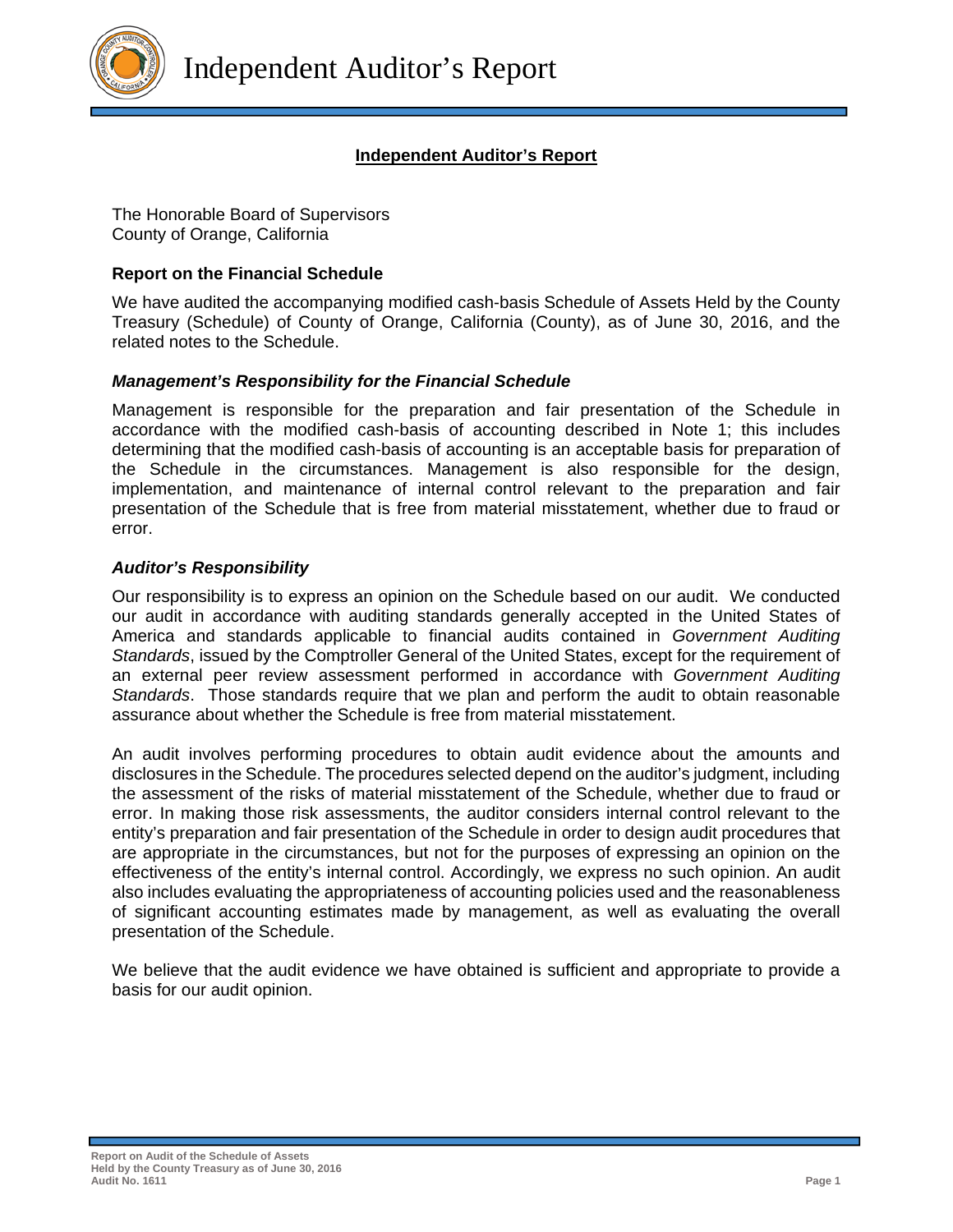

## *Opinion*

In our opinion, the Schedule referred to above presents fairly, in all material respects, the assets held by the County Treasury of the County as of June 30, 2016, in accordance with the modified cash-basis of accounting as described in Note 1.

## *Emphasis of Matter*

We draw attention to Note 1 to the Schedule, which describes the basis of accounting. The Schedule was prepared by the County on the modified cash-basis of accounting, which is a basis of accounting other than accounting principles generally accepted in the United States of America. As discussed in Note 2 to the Schedule, effective July 1, 2015, the County adopted the provisions of Governmental Accounting Standards Board (GASB) Statement No. 72, *Fair Value Measurement and Application*. Our opinion is not modified with respect to these matters.

## *Other Reporting Required by Government Auditing Standards*

In accordance with *Government Auditing Standards*, we have also issued our report dated May 17, 2017, on our consideration of the County Treasurer's internal control over financial reporting and on our tests of its compliance with certain provisions of laws, regulations, contracts, and grant agreements and other matters. The purpose of that report is to describe the scope of our testing of internal control over financial reporting and compliance and the results of that testing, and not to provide an opinion on internal control over financial reporting or on compliance. That report is an integral part of an audit performed in accordance with *Government Auditing Standards* in considering the County Treasurer's internal control over financial reporting and compliance.

Toni Smart, CPA, Director Auditor-Controller Internal Audit Division **May 17, 2017**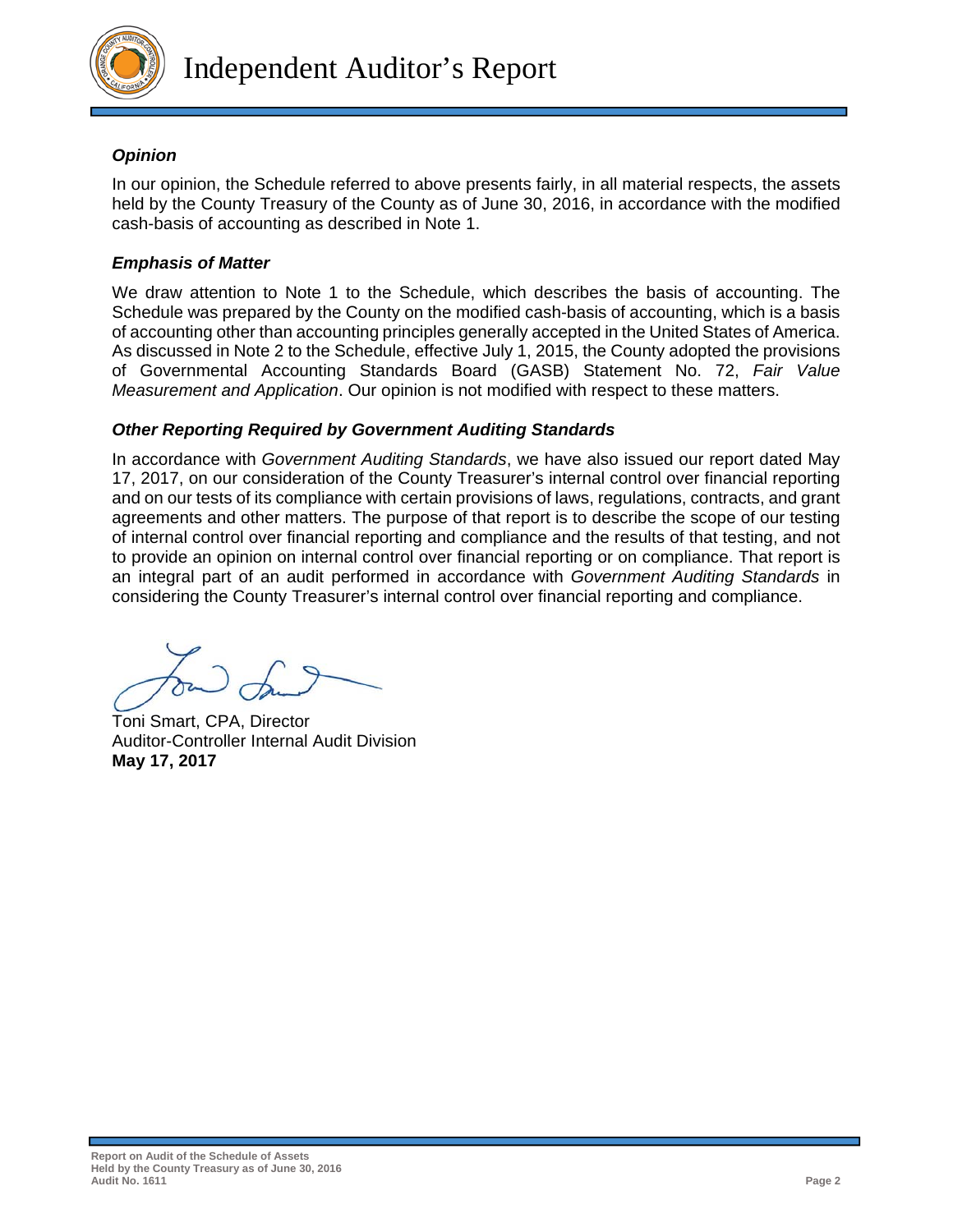

#### **ORANGE COUNTY TREASURY**

Schedule of Assets Held by the County Treasury As of June 30, 2016

|                                                           | OCP |                 |               | <b>OCEIP</b>     | <b>Non-Pooled</b> |               | <b>Total</b>    |
|-----------------------------------------------------------|-----|-----------------|---------------|------------------|-------------------|---------------|-----------------|
|                                                           |     |                 |               |                  |                   |               |                 |
| CASH                                                      |     |                 |               |                  |                   |               |                 |
| Cash On Hand                                              | \$  | 79,955          | $\mathcal{S}$ |                  | \$                | $\mathcal{S}$ | 79,955          |
| <b>Bank Demand Accounts</b>                               |     | 14,033,462      |               | 21,163,404       |                   |               | 35,196,866      |
| <b>Total Cash</b>                                         |     | 14,113,417      |               | 21,163,404       |                   |               | 35,276,821      |
| <b>INVESTMENTS</b> , stated at fair value                 |     |                 |               |                  |                   |               |                 |
| Orange County Investment Pool (OCIP):                     |     |                 |               |                  |                   |               |                 |
| Orange County Money Market Fund                           |     | 928,467,500     |               |                  |                   |               | 928,467,500     |
| <b>Extended Fund</b>                                      |     | 2,750,111,875   |               |                  |                   |               | 2,750,111,875   |
| <b>Orange County Educational Investment Pool (OCEIP):</b> |     |                 |               |                  |                   |               |                 |
| Orange County Educational Money Market Fund               |     |                 |               | 1,611,309,522    |                   |               | 1,611,309,522   |
| <b>Extended Fund</b>                                      |     |                 |               | 2,637,418,798    |                   |               | 2,637,418,798   |
| Non-Pooled                                                |     |                 |               |                  | 308,238,131       |               | 308,238,131     |
| <b>Total Investments</b>                                  |     | 3,678,579,375   |               | 4, 248, 728, 320 | 308,238,131       |               | 8,235,545,826   |
| <b>TOTAL ASSETS</b>                                       |     | \$3,692,692,792 |               | \$4,269,891,724  | \$308,238,131     |               | \$8,270,822,647 |

See accompanying notes to the Schedule.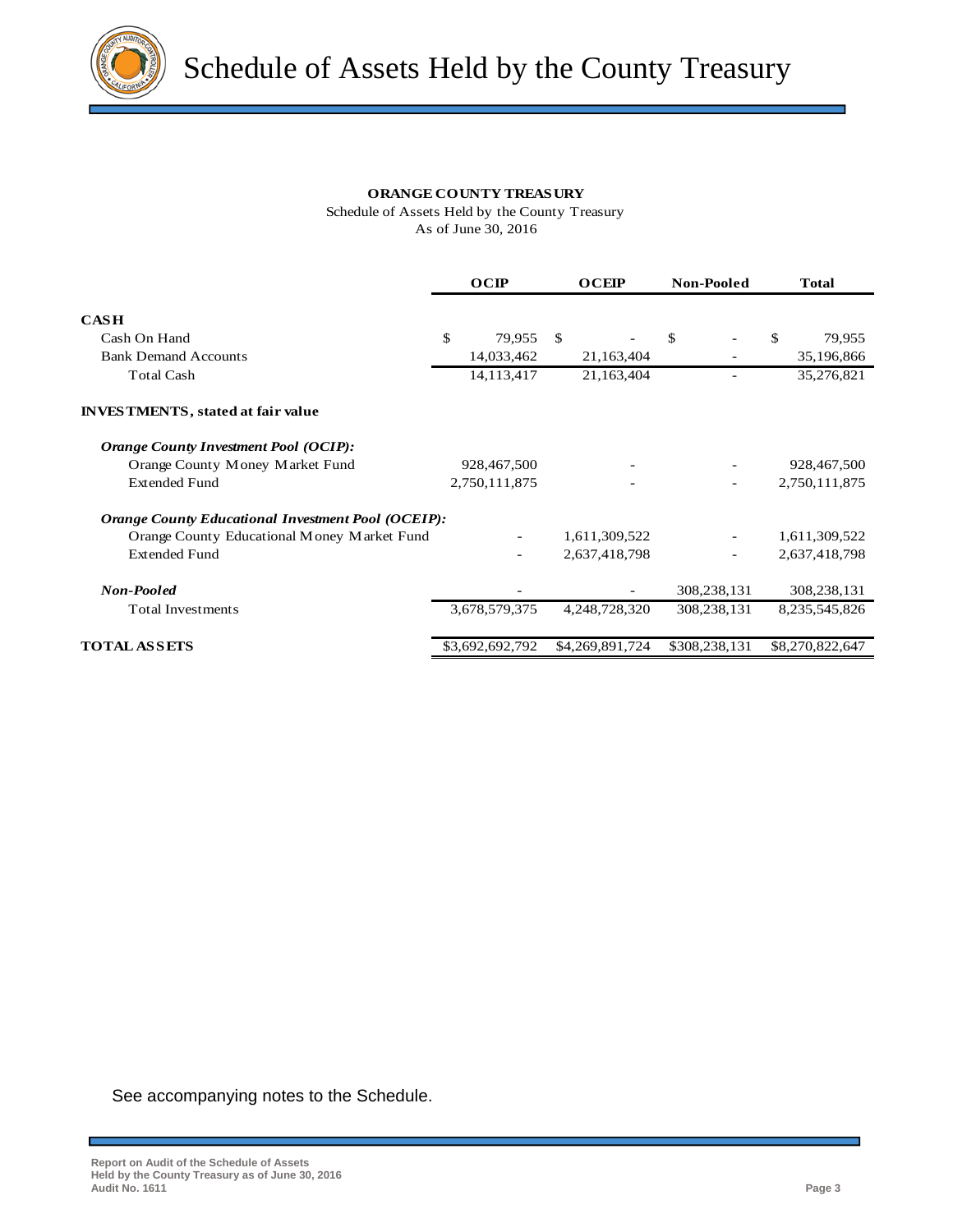

## **1. SUMMARY OF SIGNIFICANT ACCOUNTING POLICIES**

The accompanying Schedule of Assets Held by the County Treasury (Schedule) is intended to separately report deposits and investments in the County Treasury included in the basic financial statements of the County of Orange, State of California (County). For additional disclosure information and contingencies, please refer to the latest publication of the County Comprehensive Annual Financial Report.

The Schedule includes the cash balances of all funds that the Office of the Treasurer-Tax Collector (Treasurer) invests according to California Government Code and the Treasurer's Investment Policy Statement (IPS). These public funds are called the Orange County Investment Fund (OCIF). Within the OCIF the County maintains two external investment pools: the Orange County Investment Pool (OCIP) that includes the voluntary participants' funds; the Orange County Educational Investment Pool (OCEIP), which is utilized exclusively by the County's public school and community college districts; and various other specific investment funds, including John Wayne Airport. The Treasurer is authorized by state law to pool funds for the County and other non-County entities for the purpose of benefiting from economies of scale, reduce duplication and to carry out consolidated banking and investment activities. The Schedule does not include cash and investments for the Orange County Employees Retirement System, CalOptima, certain deferred compensation funds and other debt reserve funds held in trust outside and independent of the County Treasury. The two external pools are not registered with the Securities and Exchange Commission ("SEC") as an investment company. The two external pools do not have any legally binding guarantees of share values.

Unless otherwise required in a trust agreement or other financial document, assessment districts and public school and community college districts are required by legal provisions to deposit their funds with the County Treasurer. The OCEIP consists entirely of public school and community college districts' funds and therefore includes 100% involuntary participants. At June 30, 2016, the OCIP involuntary non-county participant deposits totaled 11.57%, including funds for the Superior Court, certain assessment districts, and certain bond related funds for public school districts.

The Schedule is presented on the modified cash basis, which is a comprehensive basis of accounting other than accounting principles generally accepted in the United States of America (U.S. GAAP). Receipts are recognized when received by the Treasurer; disbursements are recognized when paid by the bank; and the value of investments is stated at fair value. The Schedule's modified cash basis primarily differs from the cash basis of accounting by the amount of outstanding checks of \$149.3 million at June 30, 2016.

The Treasurer has stated required investments at fair value in the accompanying Schedule. Management contracts with a third-party vendor and its custodian bank to provide pricing for the fair value of investments in the portfolio. The investments are marked to market and the net asset value (NAV) of the pools are calculated each business day.

The Treasurer values participants' shares in the pools using amortized cost. Specifically, the pools distribute income to participants based on their relative participation during the period. Income is calculated based on (1) realized investment gains and losses calculated on an amortized cost basis, (2) interest income at stated rates (both paid and accrued), (3) amortization of discounts and premiums on a straight-line basis, and less (4) estimated investment and administrative expenses. This method differs from the fair value method used to value investments in this Schedule because the amortized cost method does not distribute to participants all unrealized gains and losses in the fair values of the pools' investments.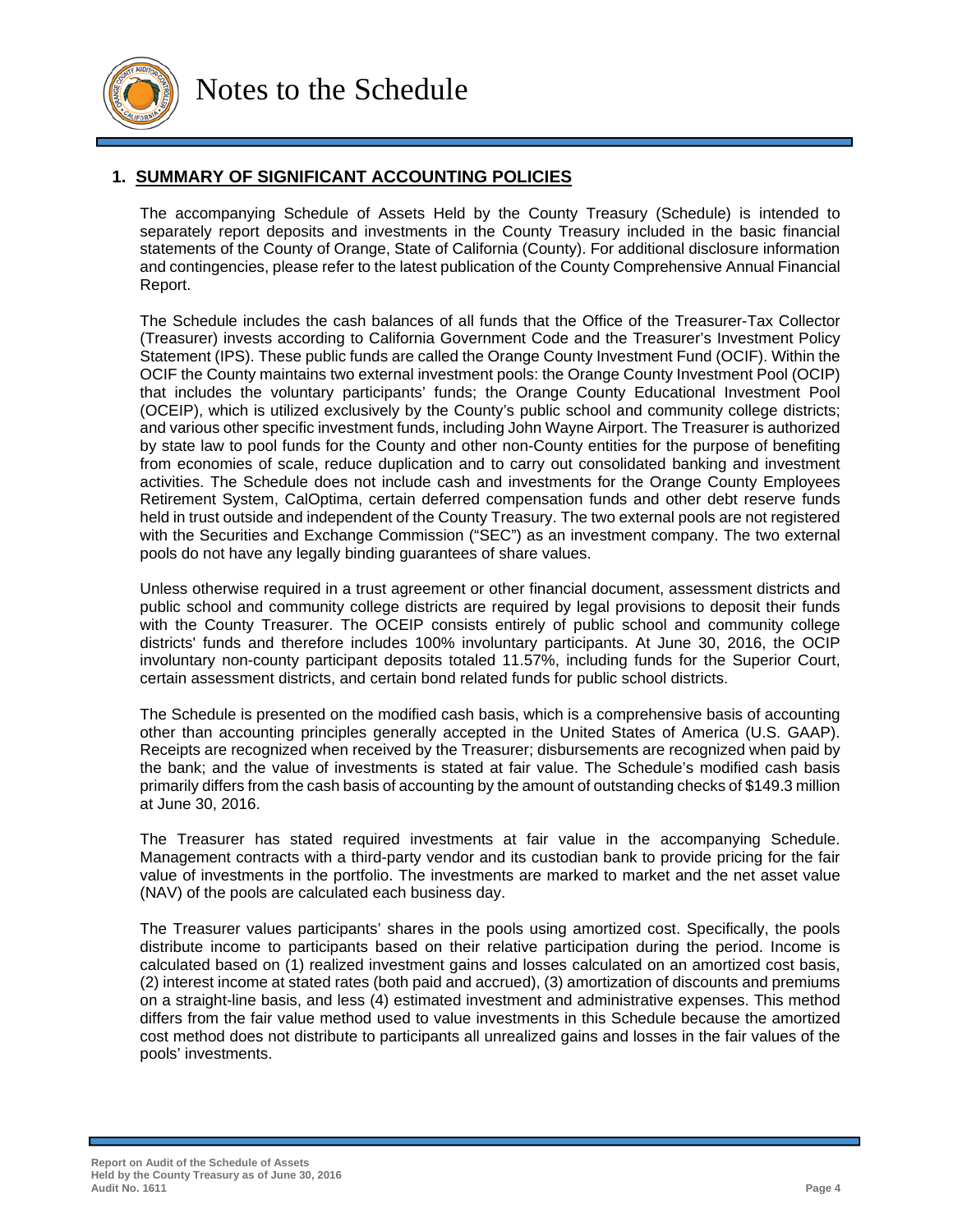

Notes to the Schedule

## **2. DEPOSITS AND INVESTMENTS**

The Treasurer is responsible for authorizing all County bank accounts and pursuant to California Government Code (CGC) Sections 27000.1 – 27000.5, 27130 – 27137 and 53600 – 53686, is responsible for conducting County investment activities of the County's investment pooled funds in addition to various individual investment accounts outside of the pooled funds. These public funds are called the Orange County Investment Fund (OCIF). Within the OCIF, the Treasurer maintains an Orange County Investment Pool (OCIP) and an Orange County Educational Investment Pool (OCEIP), which are "external investment pools" wherein monies of the County and other legally separate external entities, which are not part of the County reporting entity, are commingled (pooled) and invested on the participants' behalf. In addition, the Treasurer maintains the John Wayne Airport Investment Fund (JWA) and other specific investments. The County's Investment Pools are not registered with the Securities and Exchange Commission (SEC) as an investment company.

The Treasurer further invests pooled funds from the OCIP and OCEIP into three funds, the Orange County Money Market Fund (OCMMF), the Orange County Educational Money Market Fund (OCEMMF), and the Extended Fund. On June 16, 2016, Standard & Poor's (S&P) reaffirmed an AAA Principal Stability Fund Rating (AAAm) for both the OCMMF and the OCEMMF. The two money market funds are required to maintain a Net Asset Value (NAV) of between \$0.995 (in absolute dollar amounts) and \$1.005 (in absolute dollar amounts) to maintain an AAAm rating. Neither the Money Market Funds nor the Extended Fund have any legally binding guarantees of share values.

The maximum maturity of investments for the two Money Market Funds is 13 months with a maximum weighted average maturity (WAM) of 60 days. The maximum maturity of the Extended Fund is five years per CGC. The Investment Policy Statement (IPS) provides that the Extended Fund shall have a duration not to exceed a leading 1-3 Year index +25%.

Pursuant to CGC Sections 27130-27137, the Board has established a Treasury Oversight Committee (TOC) that monitors and reviews the IPS annually and also ensures that the Treasurer has an audit annually, which includes limited tests of compliance with laws and regulations. The TOC consists of the County Executive Officer, the elected County Auditor-Controller, the elected County Superintendent of Schools, or their respective designees, and four public members of which a majority shall have expertise in, or an academic background in, public finance.

The investment practices and policies of the Treasurer are based on compliance with state law and prudent money management. The primary goal is to invest public funds in a manner which will provide maximum security of principal invested, with secondary emphasis on providing adequate liquidity to Pool Participants. The last goal is to achieve a market rate of return within the parameters of prudent risk management while conforming to all applicable statutes and resolutions governing the investment of public funds.

Interest is allocated to individual funds monthly based on the average daily balances on deposit with the Treasurer. Interest assigned to another fund due to management decision is recognized in the fund that reports the investments and is reported as a transfer to the recipient fund.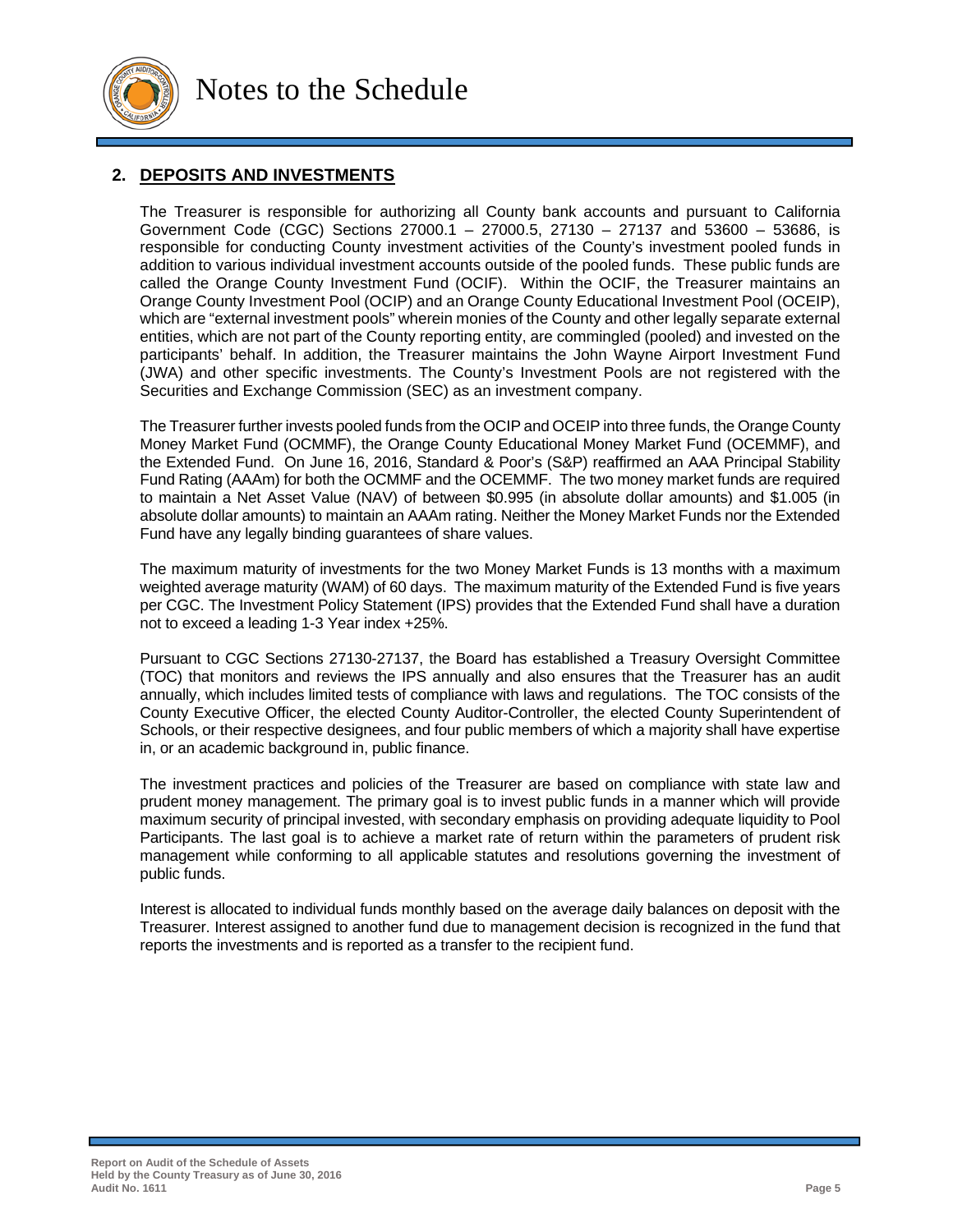

## **A. Deposits**

CGC 53652 et. seq. and the IPS prescribe the amount of collateral that is required to secure the deposit of public funds. The pledge to secure deposits is administered by the California Commissioner of Business Oversight. Collateral is required for demand deposits at 110% of all deposits not covered by Federal Depository Insurance Corporation (FDIC) if obligations of the United States and its agencies, or obligations of the State or its municipalities, school districts, and district corporations are pledged. Collateral of 150% is required if a deposit is secured by first mortgages or first trust deeds upon improved residential real property located in California. All such collateral is considered to be held by the pledging financial institutions' trust departments or agents in the name of the County. Obligations pledged to secure deposits must be delivered to an institution other than the institution in which the deposit is made; however, the trust department of the same institution may hold them.

Written custodial agreements are required to provide, among other things, that the collateral securities are held separately from the assets of the custodial institution. FDIC is available for interest-bearing funds deposited at any one financial institution up to a maximum of \$250,000.

#### Custodial Credit Risk – Deposits

The custodial credit risk for deposits is the risk that the County will not be able to recover deposits that are in the possession of an outside party. Deposits are exposed to custodial credit risk if they are not insured or collateralized. The County's deposits are not exposed to custodial credit risk, since all of its deposits are covered by FDIC or collateralized with securities held by the County or its agent in the County's name in accordance with CGC Section 53562.

#### **B. Investments**

The CGC Sections 53601 & 53635, Board ordinances and resolutions, the County's IPS, the bond indenture documents, trust agreements, and other contractual agreements govern the investments that may be purchased and may include certain restrictions on investment maturity, maximum portfolio percentages, term, value, credit quality and timing to minimize the risk of loss. The IPS adds further restrictions to permitted investments from the CGC. As of June 30, 2016, the Treasurer was in full compliance with the more restrictive IPS for the OCIP, OCEIP, and all specific investments.

The following table provides a summary listing of the authorized investments as of June 30, 2016.

| <b>Type of Investment</b>                   | CGC % of<br><b>Funds</b><br><b>Permitted</b> | <b>Orange County IPS (%)</b>                                                                                      | <b>CGC</b><br><b>Maximum</b><br>Final<br><b>Maturity</b> | <b>Orange County IPS</b><br><b>Maximum Final</b><br><b>Maturity (All</b><br><b>Pooled Funds</b><br><b>Except Short-Term</b><br>Funds) | <b>Orange County</b><br><b>IPS Maximum</b><br><b>Final Maturity</b><br>(Short-Term<br>Fund) |
|---------------------------------------------|----------------------------------------------|-------------------------------------------------------------------------------------------------------------------|----------------------------------------------------------|---------------------------------------------------------------------------------------------------------------------------------------|---------------------------------------------------------------------------------------------|
| U.S. Treasury<br><b>Securities</b>          | 100%                                         | 100%                                                                                                              | 5 Years                                                  | 5 Years                                                                                                                               | 397 Days                                                                                    |
| U.S. Government<br><b>Agency Securities</b> | 100%                                         | 100% total, no more than<br>33% in one issuer excluding<br>securities with final<br>maturities of 30 days or less | 5 Years                                                  | 5 Years                                                                                                                               | 397 Days                                                                                    |
| <b>Municipal Debt</b>                       | 100%                                         | 30% total, no more than 5%<br>in one issuer except 10%-<br>County of Orange                                       | 5 Years                                                  | 5 Years                                                                                                                               | 397 Days                                                                                    |
| Medium-Term Notes                           | 30%                                          | 30% total, no more than 5%<br>in one issuer                                                                       | 5 Years                                                  | 5 Years                                                                                                                               | 397 Days                                                                                    |
| <b>Bankers</b><br>Acceptances               | 40%, 30%<br>of a single<br>issuer            | 40% total, no more than 5%<br>in one issuer                                                                       | 180 Days                                                 | 180 Days                                                                                                                              | 180 Days                                                                                    |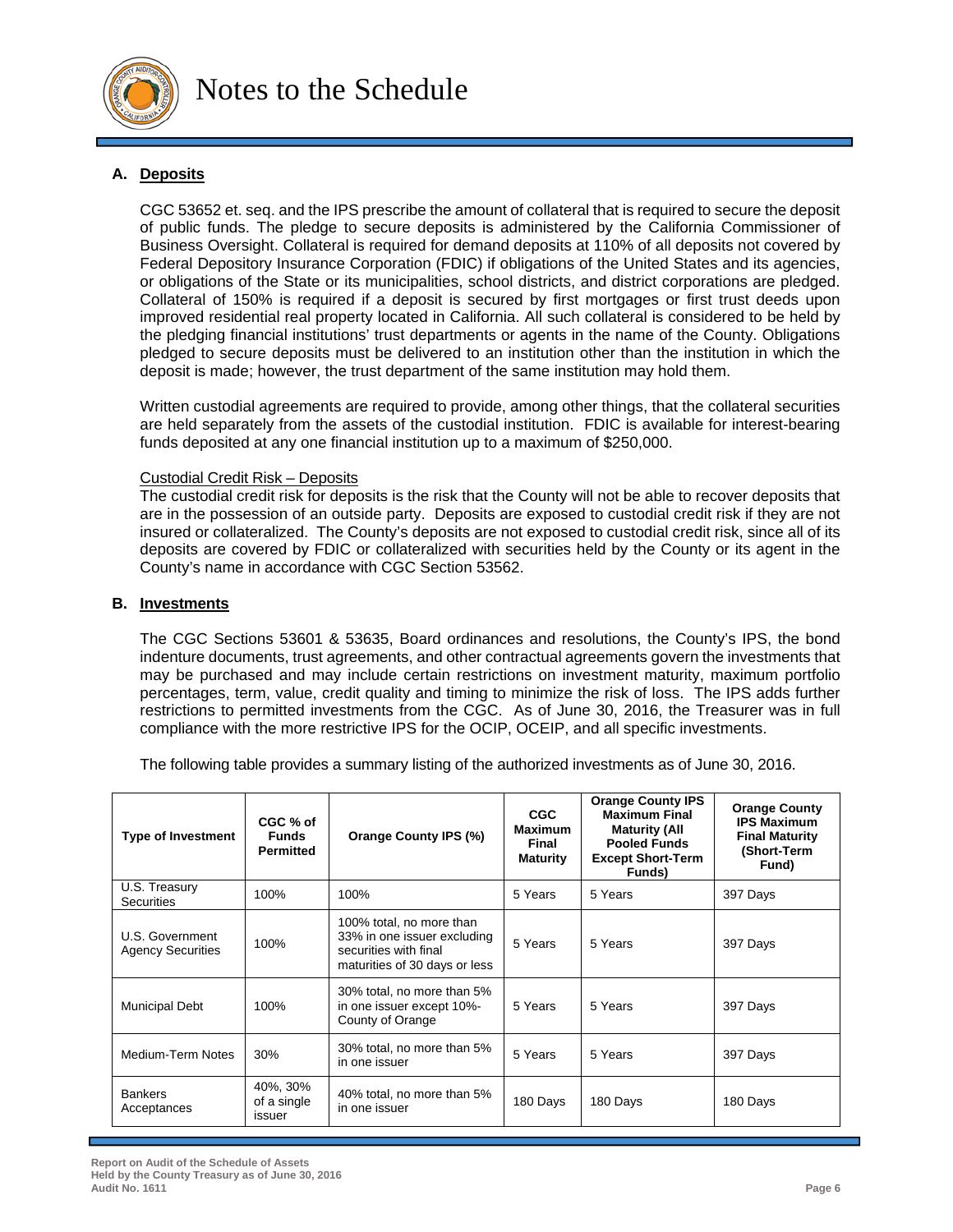

| <b>Type of Investment</b>                                     | CGC % of<br><b>Funds</b><br><b>Permitted</b> | Orange County IPS (%)                        | <b>CGC</b><br><b>Maximum</b><br>Final<br><b>Maturity</b> | <b>Orange County IPS</b><br><b>Maximum Final</b><br><b>Maturity (All</b><br><b>Pooled Funds</b><br><b>Except Short-Term</b><br>Funds) | <b>Orange County</b><br><b>IPS Maximum</b><br><b>Final Maturity</b><br>(Short-Term<br>Fund) |
|---------------------------------------------------------------|----------------------------------------------|----------------------------------------------|----------------------------------------------------------|---------------------------------------------------------------------------------------------------------------------------------------|---------------------------------------------------------------------------------------------|
| <b>Commercial Paper</b>                                       | 40%, 10%<br>of a single<br>issuer            | 40% total, no more than 5%<br>in one issuer  | 270 Days                                                 | 270 Days                                                                                                                              | 270 Days                                                                                    |
| Negotiable<br>Certificates of<br>Deposits                     | 30%                                          | 30% total, no more than 5%<br>in one issuer  | 5 Years                                                  | 5 Years                                                                                                                               | 397 Days                                                                                    |
| State of California<br>Local Agency<br><b>Investment Fund</b> | \$50 million<br>per account                  | \$50 million per pool                        | N/A                                                      | N/A                                                                                                                                   | N/A                                                                                         |
| Repurchase<br>Agreements                                      | 100%                                         | 20% total, no more than<br>10% in one issuer | 1 Year                                                   | 1 Year                                                                                                                                | 1 Year                                                                                      |
| <b>Money Market</b><br><b>Mutual Funds</b>                    | 20%                                          | 20% total                                    | N/A                                                      | N/A                                                                                                                                   | N/A                                                                                         |
| <b>Investment Pools</b>                                       | 100%                                         | 20% total, no more than<br>10% in one pool   | N/A                                                      | N/A                                                                                                                                   | N/A                                                                                         |
| Supranationals                                                | 30%                                          | 30% total, no more than 5%<br>in one issuer  | 5 Years                                                  | 5 Years                                                                                                                               | 397 Days                                                                                    |

The current IPS expressly prohibits leverage, reverse repurchase agreements as defined by CGC, structured notes, structured investment vehicles, and derivatives. All investments must be United States dollar denominated. No investment may be purchased from an issuer and all related entities, including parent and subsidiaries, that has been placed on credit watch-negative by any of the Nationally Recognized Statistical Rating Organizations (NRSROs), or whose credit rating by any of the NRSROs is less than the minimum rating required by the IPS for that class of security unless the issuer has a shortterm rating of A-1+ or F1+ or a long-term rating of at least a AA or Aa2 by S&P, Fitch or Moody's; and the Treasurer has approved the purchase in writing prior to purchase.

Investments by the Treasurer are stated at fair value. Investments in the OCIF are marked to market on a daily basis. If the NAV of the OCMMF or OCEMMF is less than \$0.995 (in absolute dollar amounts) or greater than \$1.005 (in absolute dollar amounts), portfolio holdings may be sold as necessary to maintain the ratio between \$0.995 (in absolute dollar amounts) and \$1.005 (in absolute dollar amounts).

#### Investment Disclosures

The following table presents a summary of the County's investments, the credit quality distribution, and concentration of credit risk by investment type as a percentage of each pool's fair value at June 30, 2016.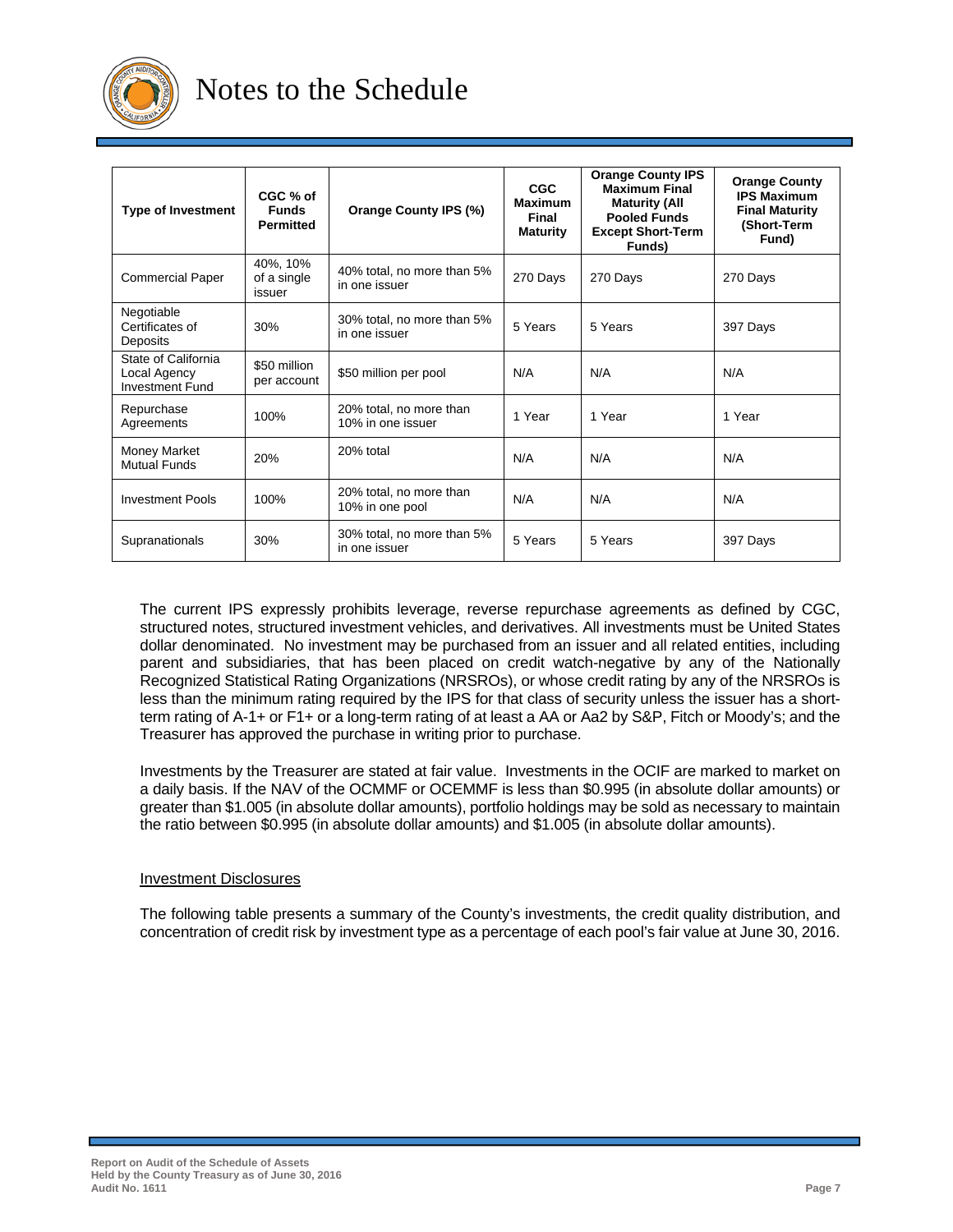

## Notes to the Schedule

|                                                 |                   |                  |                      |                       | Weighted |          |           |
|-------------------------------------------------|-------------------|------------------|----------------------|-----------------------|----------|----------|-----------|
|                                                 |                   |                  |                      |                       | Average  | Ratings  |           |
|                                                 |                   |                  | <b>Interest Rate</b> |                       | Maturity | Category | $%$ of    |
|                                                 | <b>Fair Value</b> | Principal        | Range (%)            | <b>Maturity Range</b> | (Years)  | (1)      | Portfolio |
| OCIP(2)                                         |                   |                  |                      |                       |          |          |           |
| <b>U.S. Government Agencies</b>                 |                   |                  |                      |                       |          |          |           |
| <b>FNMA Discount Notes</b>                      | \$<br>45,114,730  | \$<br>45,152,000 | $0.29 - 0.65%$       | 08/12/16 - 01/05/17   | 0.230    | A-1      | 1.24%     |
| <b>FNMA Bonds</b>                               | 447,621,542       | 445,124,956      | $0.30 - 1.18%$       | 07/05/16 - 02/26/19   | 1.354    | AA       | 12.17%    |
| <b>FFCB Discount Notes</b>                      | 63,970,814        | 64,096,146       | $0.47 - 0.59%$       | 12/21/16 - 12/27/16   | 0.485    | A-1      | 1.74%     |
| <b>FFCB Bonds</b>                               | 185,626,059       | 184,910,846      | $0.29 - 1.18%$       | 08/11/16 - 04/26/19   | 1.626    | AA       | 5.05%     |
| FFCB Bonds - Floating Rate                      | 60,020,800        | 60,000,000       | $0.29 - 1.18%$       | 11/04/16 - 11/07/16   | 0.002    | AA       | 1.63%     |
| <b>FHLB Discount Notes</b>                      | 411,243,267       | 411,312,118      | $0.24 - 0.50\%$      | 07/01/16 - 09/26/16   | 0.009    | A-1      | 11.18%    |
| <b>FHLB Bonds</b>                               | 402,822,254       | 401,522,948      | $0.49 - 1.64%$       | 08/26/16 - 12/20/18   | 1.240    | AA       | 10.95%    |
| <b>FHLMC Bonds</b>                              | 611,476,562       | 607,521,803      | $0.37 - 1.14%$       | 08/25/16 - 04/16/19   | 1.689    | AA       | 16.62%    |
| Negotiable Certificates of Deposit              |                   |                  |                      |                       |          |          |           |
| <b>Fixed Rate</b>                               | 157,881,077       | 156,581,280      | $0.66 - 1.75%$       | 08/26/16 - 03/29/19   | 0.439    | AA       | 4.29%     |
| <b>Floating Rate</b>                            | 5,000,100         | 5,000,000        | 0.94%                | 03/28/17              | 0.077    | A-1      | 0.14%     |
| Medium-Term Corporate Notes                     |                   |                  |                      |                       |          |          |           |
| <b>Corporate Notes</b>                          | 68,617,095        | 67,109,918       | $0.55 - 1.35%$       | 08/15/16 - 08/15/18   | 1.290    | Α        | 1.86%     |
| <b>Corporate Notes</b>                          | 116,086,923       | 113,567,706      | $0.65 - 1.49%$       | 04/05/17 - 12/15/18   | 1.148    | AA       | 3.16%     |
| Corporate Notes - Floating Rate                 | 15,007,875        | 15,000,000       | $0.65 - 0.66%$       | 05/05/17 - 05/12/17   | 0.014    | AA       | 0.41%     |
| <b>Corporate Notes</b>                          | 30,879,156        | 30,197,975       | $0.59 - 1.41%$       | 11/28/16 - 12/05/18   | 1.904    | AAA      | 0.84%     |
| <b>Municipal Debt</b>                           | 77,850,765        | 77,666,499       | $0.75 - 1.21%$       | 08/01/16 - 06/30/17   | 0.237    | AA       | 2.12%     |
| U.S. Treasuries                                 | 850,804,691       | 845,879,122      | $0.24 - 1.12%$       | 07/15/16 - 04/30/19   | 0.964    | AA       | 23.13%    |
| Money Market Mutual Funds                       | 128,555,665       | 128,555,665      | $0.27 - 0.28%$       | 07/01/16              | 0.003    | AAA      | 3.49%     |
|                                                 | \$3,678,579,375   | \$3,659,198,982  |                      |                       | 1.087(3) |          | 100.00%   |
|                                                 |                   |                  |                      |                       |          |          |           |
| OCEP(2)<br>U.S. Government Agencies             |                   |                  |                      |                       |          |          |           |
| <b>FNMA Discount Notes</b>                      | \$<br>42,983,085  | \$<br>43,000,000 | $0.23 - 1.088%$      | 08/24/16 - 09/19/16   | 0.157    | A-1      | 1.01%     |
| <b>FNMA Bonds</b>                               |                   |                  | $0.28 - 1.18%$       | 07/05/16 - 02/26/16   | 1.291    | AA       | 10.69%    |
|                                                 | 454,049,317       | 451,766,044      |                      |                       |          |          |           |
| FNMA Bonds - Floating Rate                      | 25,003,250        | 25,000,000       | 0.28%                | 07/05/16              | 0.004    | AA       | 0.59%     |
| <b>FFCB Discount Notes</b><br><b>FFCB Bonds</b> | 123,658,524       | 123,802,854      | $0.25 - 0.72%$       | 07/01/16 - 12/27/16   | 0.309    | A-1      | 2.91%     |
|                                                 | 186,293,026       | 185,467,154      | $0.29 - 1.18%$       | 08/11/16 - 04/26/19   | 1.579    | AA       | 4.38%     |
| FFCB Bonds - Floating Rate                      | 76,017,995        | 76,000,000       | $0.28 - 0.58%$       | 07/20/16 - 11/07/16   | 0.003    | AA       | 1.79%     |
| <b>FHLB Discount Notes</b>                      | 599,705,805       | 599,888,882      | $0.27 - 0.74%$       | 07/06/16 - 03/10/17   | 0.115    | A-1      | 14.11%    |
| <b>FHLB Bonds</b>                               | 453,827,518       | 452,522,052      | $0.37 - 1.64%$       | 08/26/16 - 12/20/18   | 1.545    | AA       | 10.68%    |
| <b>FHLMC Discount Notes</b>                     | 99,973,350        | 100,000,000      | $0.23 - 0.30\%$      | 07/07/16 - 09/15/16   | 0.112    | A-1      | 2.35%     |
| <b>FHLMC Bonds</b>                              | 593,063,294       | 589,254,197      | $0.37 - 1.14%$       | 08/25/16 - 04/16/19   | 1.679    | AA       | 13.96%    |
| <b>Commercial Paper</b>                         |                   |                  |                      |                       |          |          |           |
| Negotiable Certificates of Deposit              |                   |                  |                      |                       |          |          |           |
| Fixed Rate                                      | 138,651,614       | 137,418,720      | $0.58 - 1.75%$       | 08/29/16 - 03/29/19   | 0.408    | AA       | 3.26%     |
| <b>Floating Rate</b>                            | 16,701,897        | 16,700,000       | $0.58 - 0.98%$       | 07/05/16 - 04/06/17   | 0.000    | ΑA       | 0.39%     |
| Medium-Term Corporate Notes                     |                   |                  |                      |                       |          |          |           |
| <b>Corporate Notes</b>                          | 73,667,589        | 72,151,082       | $0.55 - 1.35%$       | 08/15/16 - 08/15/18   | 1.221    | Α        | 1.73%     |
| <b>Corporate Notes</b>                          | 110,895,832       | 108,453,294      | $0.65 - 1.49%$       | 04/05/17 - 12/15/18   | 1.149    | ΑA       | 2.61%     |
| Corporate Notes - Floating Rate                 | 15,152,961        | 15,145,000       | $0.65 - 0.67%$       | 11/28/16 - 05/12/17   | 0.015    | ΑA       | 0.36%     |
| <b>Corporate Notes</b>                          | 29,485,325        | 28,832,025       | $0.93 - 1.41%$       | 08/15/17 - 12/05/18   | 1.911    | AAA      | 0.69%     |
| Corporate Notes - Floating Rate                 | 500,255           | 500,000          | 0.67%                | 11/28/16              | 0.003    | AAA      | 0.01%     |
| Municipal Debt                                  | 75,476,855        | 75,298,501       | $0.75 - 1.21%$       | 08/01/16 - 06/30/17   | 0.239    | AA       | 1.78%     |
| U.S. Treasuries                                 | 878,114,806       | 873,265,878      | $0.23 - 1.12%$       | 07/15/16 - 04/30/19   | 0.913    | ΑA       | 20.67%    |
| Money Market Mutual Funds                       | 255,506,022       | 255,506,022      | $0.27 - 0.28%$       | 07/01/16              | 0.003    | AAA      | 6.01%     |
|                                                 | \$4,248,728,320   | \$4,229,971,705  |                      |                       | 0.929(3) |          | 100.00%   |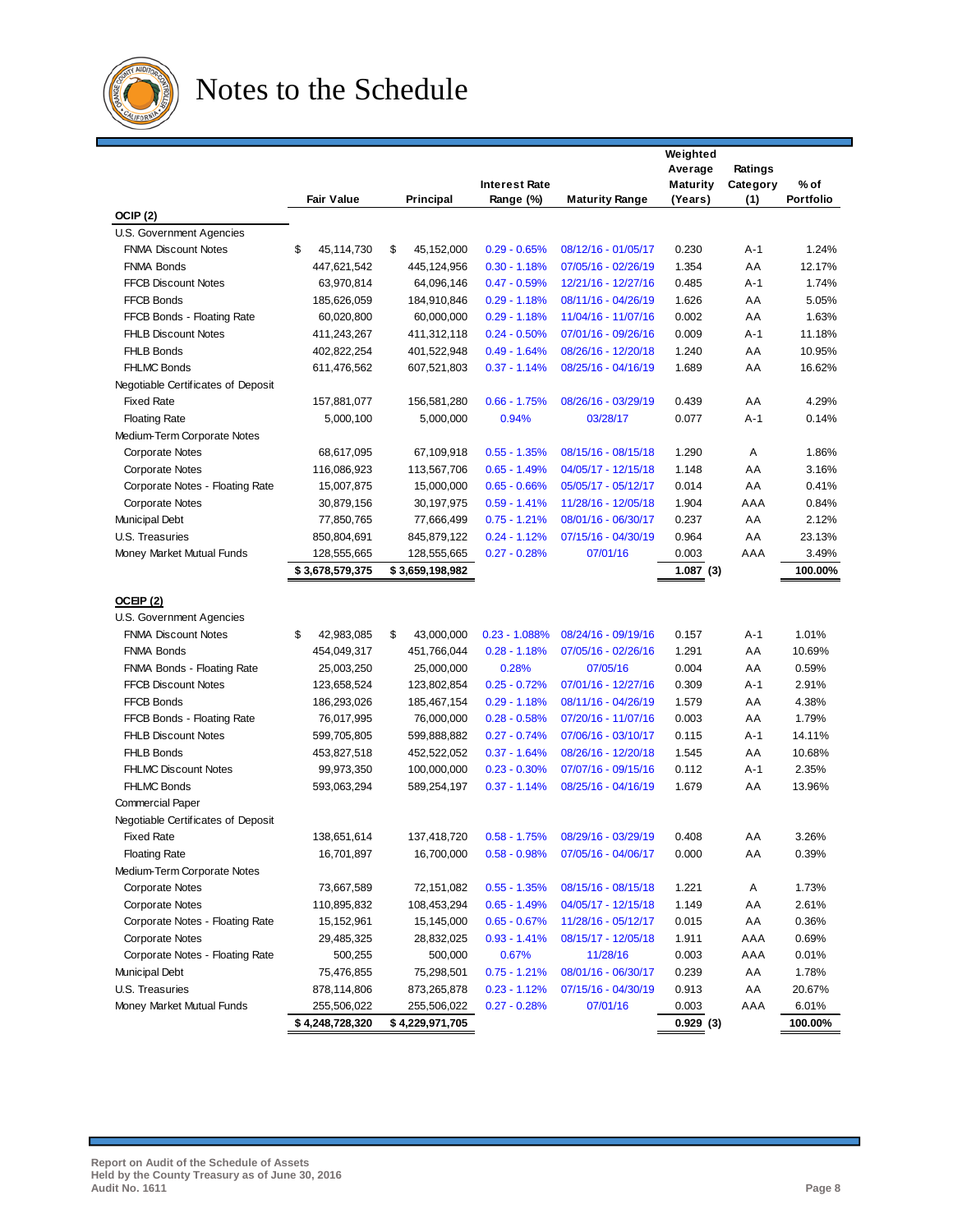

|                                    |    | <b>Fair Value</b> | <b>Principal</b>  | <b>Interest Rate</b><br>Range (%) | <b>Maturity Range</b> | Weighted<br>Average<br>Maturity<br>(Years) | Ratings<br>Category<br>(1) | $%$ of<br>Portfolio |
|------------------------------------|----|-------------------|-------------------|-----------------------------------|-----------------------|--------------------------------------------|----------------------------|---------------------|
| Specific Investments (2)           |    |                   |                   |                                   |                       |                                            |                            |                     |
| U.S. Government Agencies           |    |                   |                   |                                   |                       |                                            |                            |                     |
| <b>FNMA Discount Notes</b>         | \$ | 1,498,905         | \$<br>1,500,000   | $0.30 - 0.36\%$                   | 07/25/16 - 10/13/16   | 0.215                                      | $A-1$                      | 0.50%               |
| <b>FNMA Bonds</b>                  |    | 22,384,216        | 22,118,000        | $0.35 - 1.62%$                    | 07/05/16 - 05/06/21   | 1.902                                      | AA                         | 7.26%               |
| <b>FFCB Bonds</b>                  |    | 8,485,764         | 8,435,000         | $0.29 - 1.08%$                    | 07/12/16 - 06/25/18   | 0.918                                      | AA                         | 2.75%               |
| FFCB Bonds - Floating Rate         |    | 5,060,882         | 5,060,000         | $0.29 - 0.58%$                    | 08/15/16 - 02/23/17   | 0.005                                      | AA                         | 1.64%               |
| <b>FHLB Discount Notes</b>         |    | 9,116,972         | 9,121,000         | $0.28 - 0.53%$                    | 07/19/16 - 10/28/16   | 0.147                                      | $A-1$                      | 2.96%               |
| <b>FHLB Bonds</b>                  |    | 18,362,792        | 18,110,000        | $0.35 - 1.78%$                    | 07/20/16 - 07/29/20   | 1.726                                      | AA                         | 5.96%               |
| <b>FHLMC Discount Notes</b>        |    | 1,671,346         | 1,672,000         | $0.33 - 0.54%$                    | 07/06/16 - 09/21/16   | 0.143                                      | $A-1$                      | 0.54%               |
| <b>FHLMC Bonds</b>                 |    | 6,562,080         | 6,547,000         | $0.35 - 0.94\%$                   | 07/18/16 - 01/12/18   | 0.888                                      | AA                         | 2.13%               |
| <b>GNMA Bonds</b>                  |    | 86,955            | 83,916            | 6.25%                             | 9/20/29               | 13.233                                     | AA                         | 0.02%               |
| Negotiable Certificates of Deposit |    |                   |                   |                                   |                       |                                            |                            |                     |
| <b>Fixed Rate</b>                  |    | 1,750,361         | 1,750,000         | $0.59 - 0.80\%$                   | 7/25/16 - 9/29/16     | 0.094                                      | $A-1$                      | 0.57%               |
| <b>Floating Rate</b>               |    | 1.600.091         | 1.600.000         | $0.24 - 0.28%$                    | 07/05/16              | 0.014                                      | $A-1$                      | 0.52%               |
| Medium-Term Corporate Notes        |    |                   |                   |                                   |                       |                                            |                            |                     |
| Corporate Notes - Floating Rate    |    | 401,688           | 401,000           | $0.69 - 0.71%$                    | 01/10/17 - 04/21/17   | 0.454                                      | AA                         | 0.13%               |
| Corporate Notes - Floating Rate    |    | 100,051           | 100.000           | 0.61%                             | 11/28/16              | 0.162                                      | AAA                        | 0.03%               |
| <b>Municipal Debt</b>              |    | 6,500,780         | 6,500,000         | 4.81%                             | 07/01/16              | 0.003                                      | AA                         | 2.11%               |
| U.S. Treasuries                    |    | 3,564,258         | 3,500,000         | 1.50%                             | 01/31/21              | 4.592                                      | AA                         | 1.16%               |
| Repurchase Agreements              |    | 1,081,500         | 1,081,500         | 6.20%                             | 8/15/19               | 3.126                                      | AA                         | 0.35%               |
| Money Market Mutual Funds          |    | 220,009,490       | 220,009,490       | $0.22 - 0.28%$                    | 7/1/16                | 0.003                                      | AAA                        | 71.38%              |
|                                    | S  | 308,238,131       | \$<br>307,588,906 |                                   |                       | 0.363(3)                                   |                            | 100.00%             |

(1) The County obtains credit ratings from S&P, Moody's, and Fitch. The ratings indicative of the greatest degree of risk have been disclosed. (2) Legend:

FNMA-Federal National Mortgage Association

FFCB-Federal Farm Credit Bank

FHLB-Federal Home Loan Bank

FHLMC-Federal Home Loan Mortgage Corporation

GNMA-Government National Mortgage Association

(3) Portfolio weighted average maturity

The County categorizes its fair value measurements within the fair value hierarchy established by GASB Statement No. 72. These principles recognize a three-tiered fair value hierarchy, as follows:

- Level 1: Investments reflect prices based on quoted identical assets in an active market.
- Level 2: Investments reflect prices that are based on identical or similar assets in inactive markets or similar assets in active markets. Inputs other than quotes are observable.
- Level 3: Investments reflect prices based on significant unobservable inputs.

The County has one investment using Level 1 inputs, one investment using Level 3 inputs, and all other investments using Level 2 inputs. Fair value measurement is based on pricing received from the County's third party vendors. Money market mutual funds are priced using amortized cost, with a net asset value of \$1 (in absolute dollar amounts) per share, and per GASB Statement No. 72 not subject to the fair value hierarchy. The County uses the market approach method as a valuation technique in the application of GASB Statement No. 72. This method uses prices and other relevant information generated by market transactions involving identical or similar assets or groups of assets.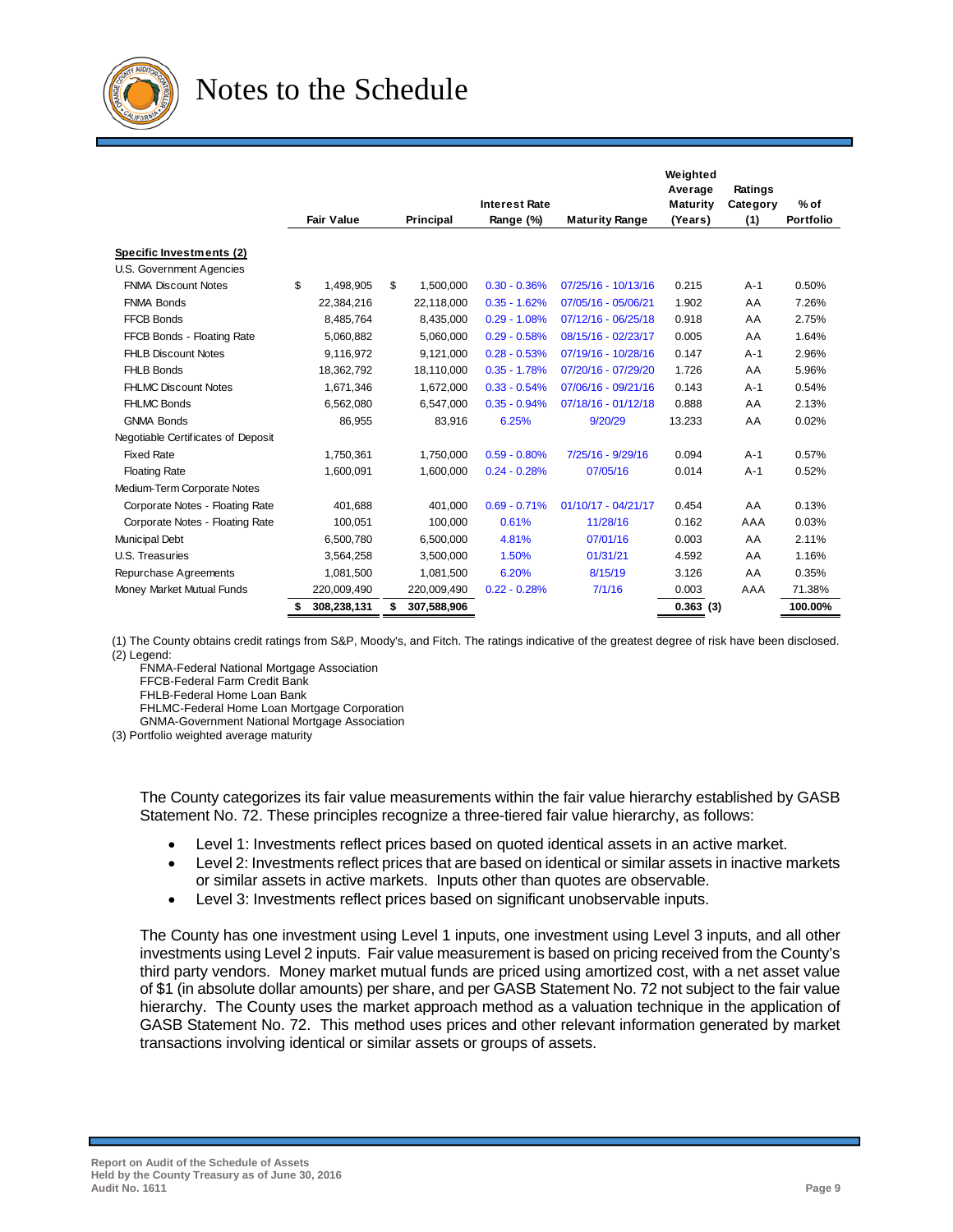

The following table presents a summary of the County's investments according to the assigned fair value hierarchy level as of June 30, 2016.

|                                                         |              |               | <b>Fair Value Measurement</b> |                                                                                                 |    |                                                                             |                                                                  |           |  |
|---------------------------------------------------------|--------------|---------------|-------------------------------|-------------------------------------------------------------------------------------------------|----|-----------------------------------------------------------------------------|------------------------------------------------------------------|-----------|--|
|                                                         | <b>Total</b> |               |                               | <b>Quoted Prices in</b><br><b>Active Markets</b><br>for Identical<br><b>Assets</b><br>(Level 1) |    | <b>Significant Other</b><br><b>Observable</b><br><b>Inputs</b><br>(Level 2) | <b>Significant</b><br>Unobservable<br><b>Inputs</b><br>(Level 3) |           |  |
| <b>OCIP</b>                                             |              |               |                               |                                                                                                 |    |                                                                             |                                                                  |           |  |
| U.S. Government Agencies                                | \$           | 2,227,896,028 | \$                            |                                                                                                 | \$ | 2,227,896,028                                                               | \$                                                               |           |  |
| Negotiable Certificates of Deposit                      |              | 162,881,177   |                               |                                                                                                 |    | 162,881,177                                                                 |                                                                  |           |  |
| Medium-Term Corporate Notes                             |              | 230,591,049   |                               |                                                                                                 |    | 230,591,049                                                                 |                                                                  |           |  |
| <b>Municipal Debt</b>                                   |              | 77,850,765    |                               |                                                                                                 |    | 77,850,765                                                                  |                                                                  |           |  |
| U.S. Treasuries                                         |              | 850,804,691   |                               |                                                                                                 |    | 850,804,691                                                                 |                                                                  |           |  |
| Total                                                   | \$           | 3,550,023,710 | \$                            |                                                                                                 | \$ | 3,550,023,710                                                               | \$                                                               |           |  |
| <b>Investments Not Subject to Fair Value Hierarchy:</b> |              |               |                               |                                                                                                 |    |                                                                             |                                                                  |           |  |
| Money Market Mutual Funds                               |              | 128,555,665   |                               |                                                                                                 |    |                                                                             |                                                                  |           |  |
| <b>Total</b>                                            | \$           | 3,678,579,375 |                               |                                                                                                 |    |                                                                             |                                                                  |           |  |
|                                                         |              |               |                               |                                                                                                 |    |                                                                             |                                                                  |           |  |
| <b>OCEP</b>                                             |              |               |                               |                                                                                                 |    |                                                                             |                                                                  |           |  |
| U.S. Government Agencies                                | \$           | 2,654,575,164 | \$                            |                                                                                                 | \$ | 2,654,575,164                                                               | \$                                                               |           |  |
| Negotiable Certificates of Deposit                      |              | 155,353,511   |                               |                                                                                                 |    | 155,353,511                                                                 |                                                                  |           |  |
| Medium-Term Corporate Notes                             |              | 229,701,962   |                               |                                                                                                 |    | 229,701,962                                                                 |                                                                  |           |  |
| Municipal Debt                                          |              | 75,476,855    |                               |                                                                                                 |    | 75,476,855                                                                  |                                                                  |           |  |
| U.S. Treasuries                                         |              | 878,114,806   |                               |                                                                                                 |    | 878,114,806                                                                 |                                                                  |           |  |
| Total                                                   | \$           | 3,993,222,298 | \$                            |                                                                                                 | \$ | 3,993,222,298                                                               | \$                                                               |           |  |
| <b>Investments Not Subject to Fair Value Hierarchy:</b> |              |               |                               |                                                                                                 |    |                                                                             |                                                                  |           |  |
| Money Market Mutual Funds                               |              | 255,506,022   |                               |                                                                                                 |    |                                                                             |                                                                  |           |  |
| Total                                                   | \$           | 4,248,728,320 |                               |                                                                                                 |    |                                                                             |                                                                  |           |  |
|                                                         |              |               |                               |                                                                                                 |    |                                                                             |                                                                  |           |  |
| <b>Specific Investments</b>                             |              |               |                               |                                                                                                 |    |                                                                             |                                                                  |           |  |
| U.S. Government Agencies                                | \$           | 73,229,912    | \$                            |                                                                                                 | \$ | 73,229,912                                                                  | \$                                                               |           |  |
| Negotiable Certificates of Deposit                      |              | 3,350,452     |                               | 1,850,254                                                                                       |    | 1,500,198                                                                   |                                                                  |           |  |
| Medium-Term Corporate Notes                             |              | 501,739       |                               |                                                                                                 |    | 501,739                                                                     |                                                                  |           |  |
| Municipal Debt                                          |              | 6,500,780     |                               |                                                                                                 |    | 6,500,780                                                                   |                                                                  |           |  |
| U.S. Treasuries                                         |              | 3,564,258     |                               |                                                                                                 |    | 3,564,258                                                                   |                                                                  |           |  |
| Repurchase Agreement                                    |              | 1,081,500     |                               |                                                                                                 |    |                                                                             |                                                                  | 1,081,500 |  |
| Sub-total                                               | \$           | 88,228,641    | \$                            | 1,850,254                                                                                       | \$ | 85,296,887                                                                  | \$                                                               | 1,081,500 |  |
| <b>Investments Not Subject to Fair Value Hierarchy:</b> |              |               |                               |                                                                                                 |    |                                                                             |                                                                  |           |  |
| Money Market Mutual Funds                               |              | 220,009,490   |                               |                                                                                                 |    |                                                                             |                                                                  |           |  |
| Total                                                   | \$           | 308,238,131   |                               |                                                                                                 |    |                                                                             |                                                                  |           |  |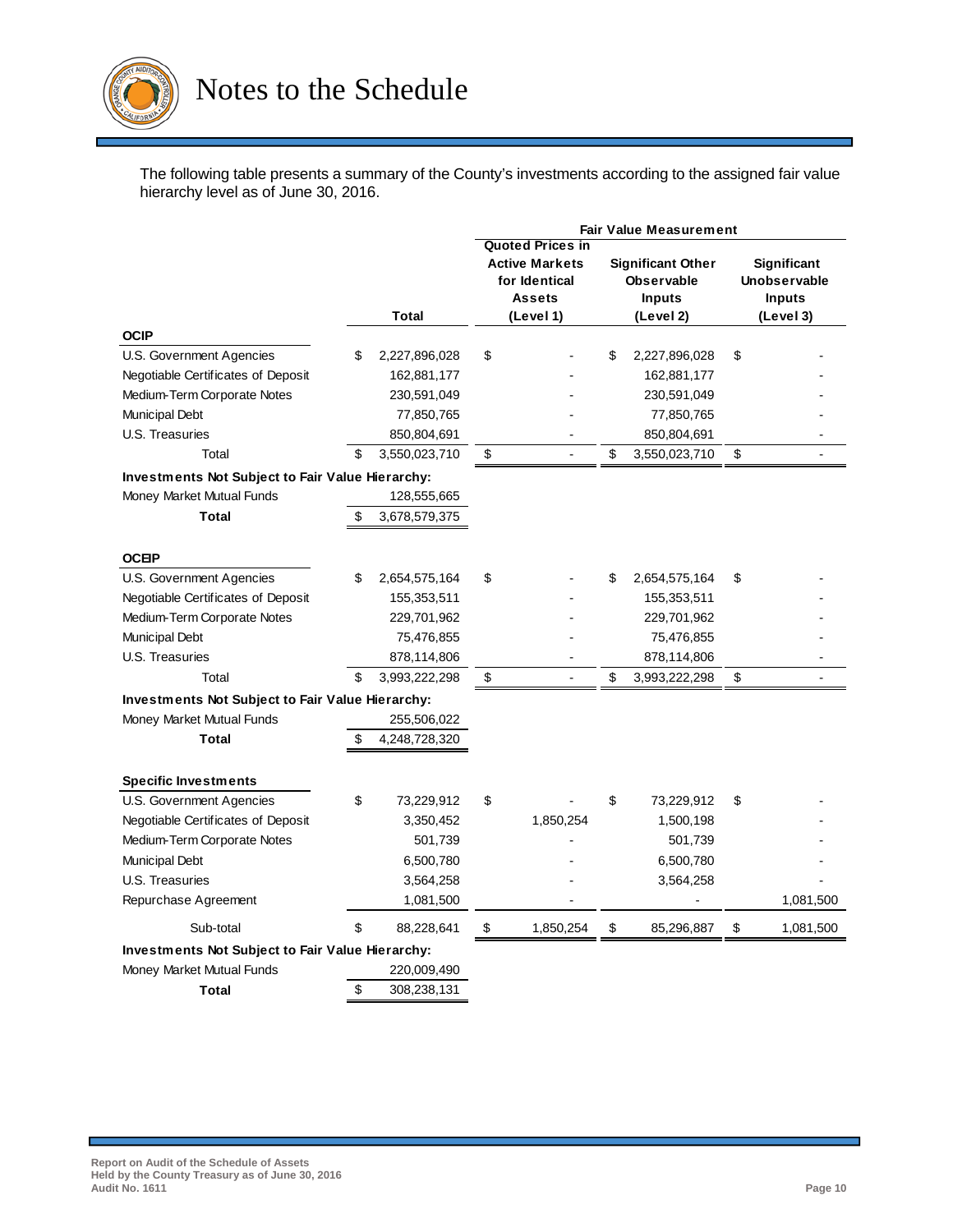

## Investment in County of Orange Taxable Pension Obligation Bonds 2016, Series A

On January 13, 2016, the OCIP and the OCEIP purchased a portion of the County issued Taxable Pension Obligation Bonds 2016, Series A (2016 POBs) in the principal amount of \$153 million. The 2016 POBs were issued with a fixed coupon rate and with maturities from August 2016 to June 2017. The obligation of the County to pay principal and interest on the 2016 POBs is an obligation imposed by law and is absolute and unconditional. As of June 30, 2016, the outstanding principal amount of the 2016 POBs is \$153 million. The bonds are rated AA by S&P. The County's investment in the 2016 POBs is disclosed herein as Municipal Debt.

#### Interest Rate Risk - Investments

This is the risk that changes in interest rates will adversely affect the fair value of an investment. Generally, investments of longer maturities are more sensitive to changes in market interest rates. Declines in the fair value of investments are managed by limiting the length of the maturity of the securities. In general, the maximum maturity allowed is five years unless the Board has granted express authority either specifically or as part of an investment policy. Weighted average days (WAM) to maturity by investment type for the funds invested in the Pools are presented in the table in the Investment Disclosures section.

The OCIP of approximately \$3.7 billion and OCEIP of \$4.2 billion at June 30, 2016, have over 36.6% and 46.6%, respectively, of the investments maturing in six months or less, 63.4% and 53.4%, respectively, maturing between six months and three years.

As of June 30, 2016, variable-rate notes comprised 2.2% and 2.5% of the OCIP and the OCEIP, respectively. The notes are tied to the Federal Funds rate, 90-day Treasury Bill rate, one-month and threemonth London Interbank Offered Rate (LIBOR) with daily, monthly and quarterly coupon resets. The fair value of variable-rate securities is generally less susceptible to changes in value because the variablerate coupon resets back to a market rate on a periodic basis. Effectively, at each reset date, a variablerate investment reprices back to par value, eliminating interest rate risk at each periodic reset. For purposes of computing WAM, the maturity date of variable-rate notes is the length of time until the next reset date rather than the stated maturity.

The annual average daily investment balance of the OCIP and the OCEIP was approximately \$3.8 billion for each, with an annual net yield of 0.65% and 0.66% respectively for the pools, for the year ended June 30, 2016.

#### Interest Rate Risk-Weighted Average Maturity (Money Market Funds)

At June 30, 2016, the OCMMF and OCEMMF amounted to \$0.9 billion and \$1.6 billion, respectively. In accordance with the Board formally approved IPS, the Treasurer manages the Pool's exposure to declines in fair value for deposits and investments by limiting the WAM to 60 days in the Money Market Funds. At June 30, 2016, the WAM of the OCMMF was 56 days and the OCEMMF was 57 days. At the same date, the NAV of the Money Market Funds for both pools was \$1.00 (in absolute dollar amounts).

#### Interest Rate Risk-Duration (Extended Fund)

At June 30, 2016, the Extended Fund (which includes funds from both the OCIP and the OCEIP) balance was approximately \$5.4 billion. Of this amount, the OCIP owned 51.1% and the OCEIP owned 48.9%. In accordance with the IPS, the Treasurer manages investment related risk for deposits and investments by limiting duration to +25% of a leading 1-3 Year index (2.35). The portfolio duration for the Extended Fund as of June 30, 2016 was 1.31 years. This was computed using the effective duration method, which takes into account the way in which changes in yield will affect the expected cash flows for callable bonds.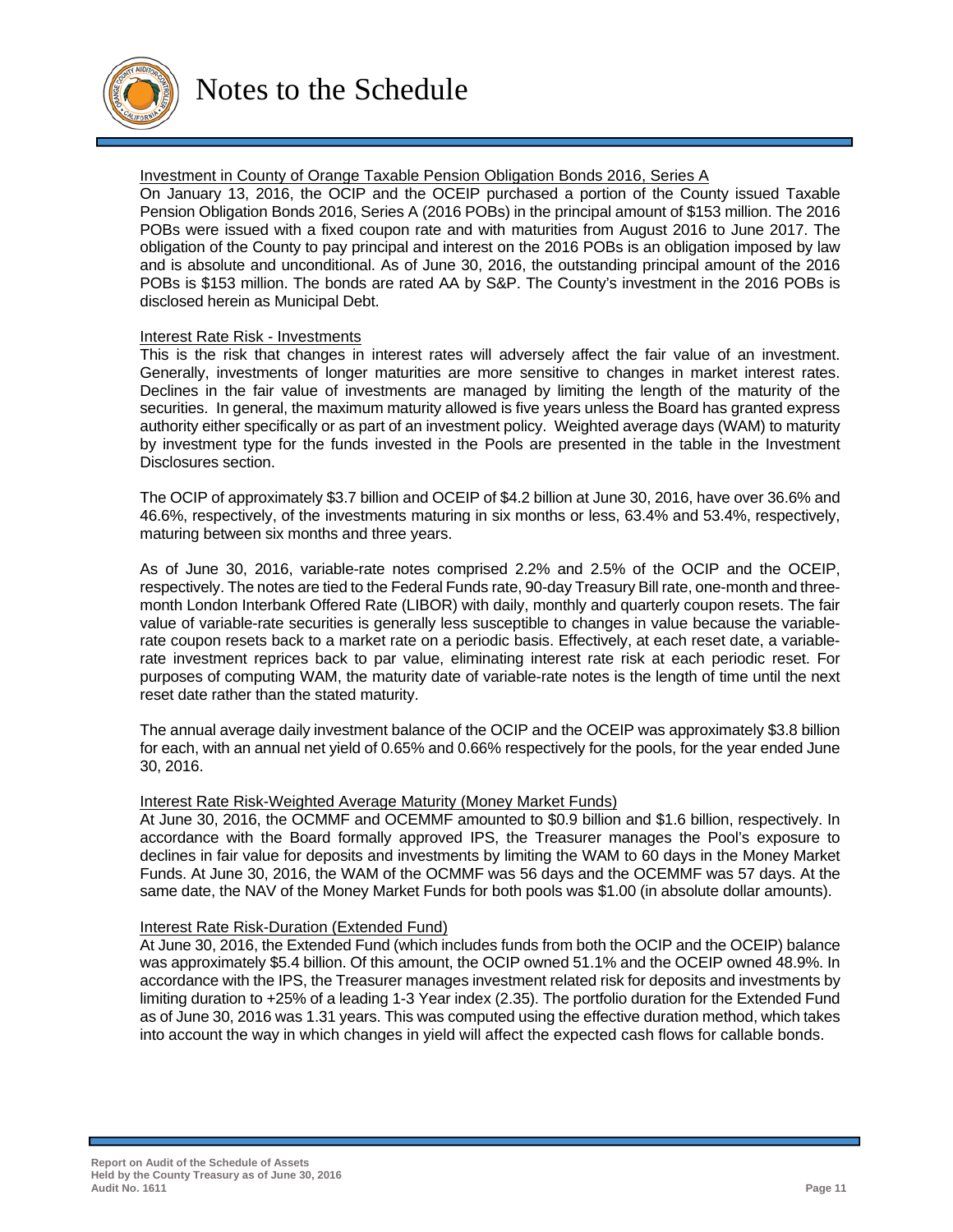

|                                    |    |                   | <b>Effective</b> |                    |
|------------------------------------|----|-------------------|------------------|--------------------|
|                                    |    |                   | <b>Duration</b>  |                    |
| <b>Investment Type</b>             |    | <b>Fair Value</b> | (In Years)       | <b>Portfolio %</b> |
| Negotiable Certificates Of Deposit |    | 201,492,936       | 2.25             | 3.74%              |
| Medium-Term Corporate Notes        |    | 362, 353, 729     | 1.85             | 6.73%              |
| U.S. Government Agencies           | \$ | 3, 155, 742, 879  | 1.34             | 58.57%             |
| U.S. Treasuries                    |    | 1,568,807,252     | 1.02             | 29.12%             |
| <b>Municipal Debt</b>              |    | 99, 133, 878      | 0.78             | 1.84%              |
| <b>Total Fair Value</b>            | S  | 5,387,530,674     |                  |                    |
| <b>Portfolio Duration</b>          |    |                   | 1.31             |                    |

As of June 30, 2016, the Extended Fund had the following duration by investment type:

#### Custodial Credit Risk

For an investment, custodial credit risk is the risk that in the event of the failure of the counterparty, the County will not be able to recover the value of its investments or collateral securities that are in possession of an outside party. The IPS does not permit investments in uninsured and unregistered securities not held by the County. The Treasurer utilizes third party delivery versus payment (DVP) which mitigates any custodial credit risk. Securities purchased by the Treasurer are held by third party custodians in their trust department to mitigate custodial credit risk. At year-end, in accordance with the IPS, the County's external investment pools and specific investments did not have any securities exposed to custodial credit risk, and the Treasurer did not have any securities lending during the year (or at year-end).

#### Credit Risk - Investments

This is the risk that an issuer or other counterparty to an investment may not fulfill its obligations. The IPS sets forth the minimum acceptable credit ratings for investments from any two of the following NRSROs: S&P, Moody's, or Fitch. For an issuer of short-term debt, the rating must be no less than A-1 or SP-1 (S&P), P-1 or MIG 1/VMIG 1 (Moody's), or F1 (Fitch), while an issuer of long-term debt shall be rated no less than an A in the Money Market Funds and AA in the Extended Fund. Municipal debt issued by the County is exempt from the above credit rating requirements. As of June 30, 2016, the County's investments were in compliance with the IPS limits.

#### Concentration of Credit Risk

This is the risk of loss attributed to the magnitude of a government's investment in a single issuer. As of June 30, 2016, all investments were in compliance with state law and the IPS single issuer limits. See the County's investments table for concentrations of holdings in U.S. government agencies.

#### Foreign Currency Risk

The IPS requires all securities to be U.S. dollar denominated. The County Pools are not exposed to foreign currency risk.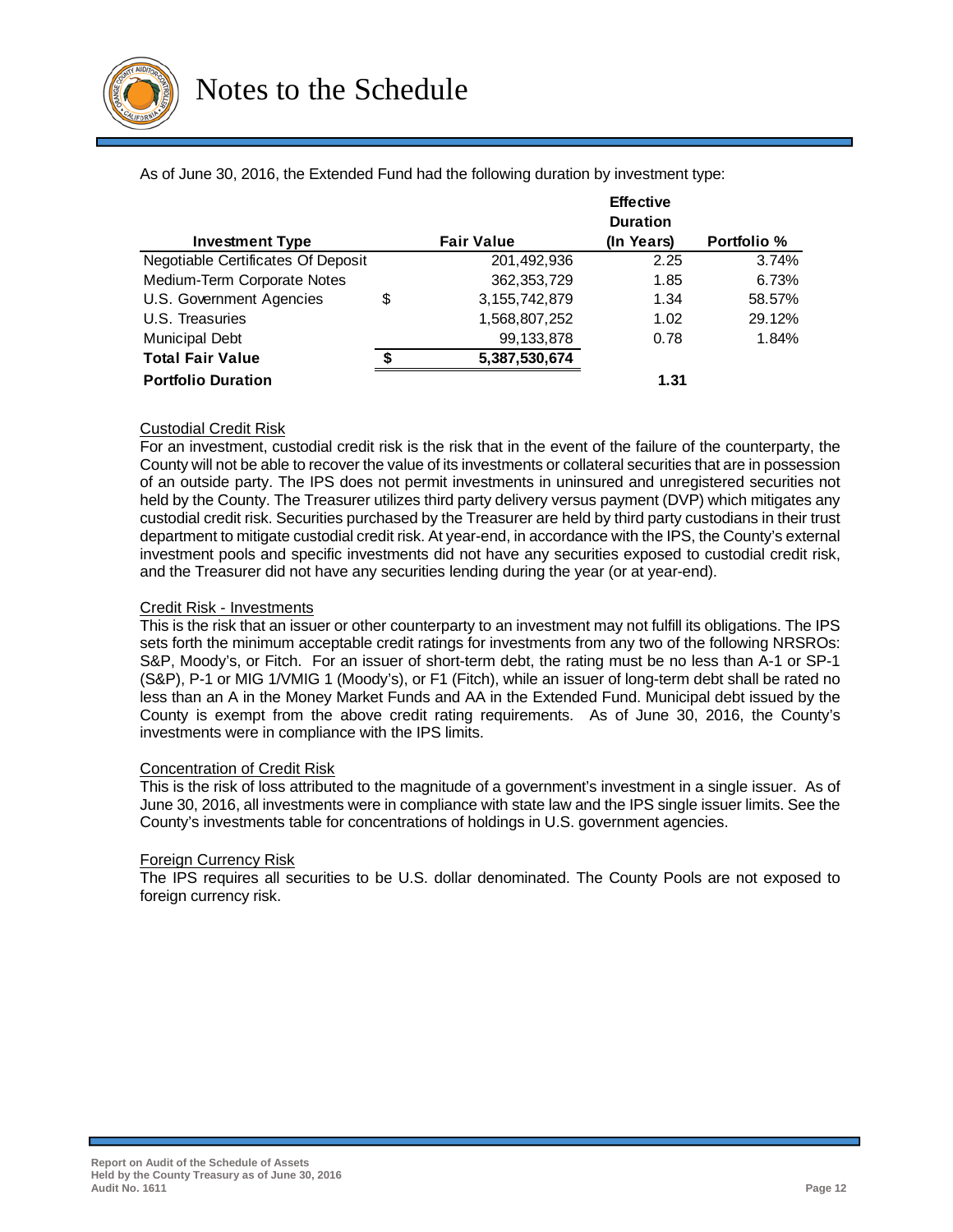

## **3. SUBSEQUENT EVENTS**

#### Annual IPS Change

The Board of Supervisors approved the 2017 IPS on November 22, 2016, which included changes to allowed investments and revisions to conform to CGC. The following changes to the IPS were approved by the Board: the issuer limit for government agency securities was increased from 33% to 50% of any individual pool's total assets; the maximum remaining maturity for Negotiable Certificates of Deposit was reduced from five years to three years; and the maximum remaining maturity for Medium Term Notes was reduced from five years to three years for longer term pools.

#### Investment in County of Orange Taxable Pension Obligation Bonds 2017, Series A

On January 13, 2017, the OCIP and the OCEIP purchased all of the County issued Taxable Pension Obligation Bonds 2017, Series A (2017 POBs) in the principal amount of \$375.5 million in a private placement. The 2017 POBs were issued as standard bonds, with five fixed rate coupon tranches with maturities from August 2017 to June 2018. The obligation of the County to pay principal and interest on the 2017 POBs is an obligation imposed by law and is absolute and unconditional. The 2017 POBs are not rated.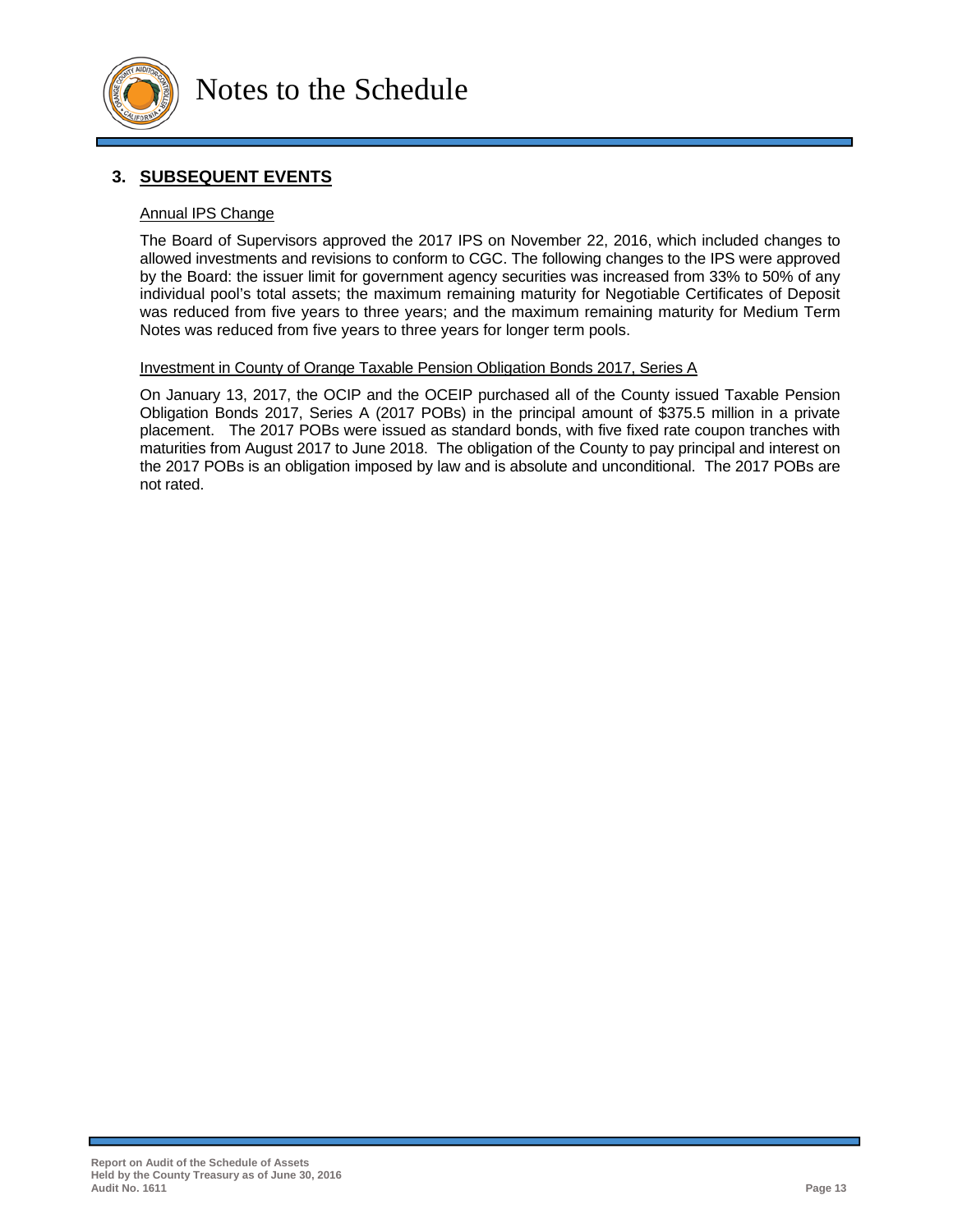

## **Independent Auditor's Report on Internal Control Over Financial Reporting and on Compliance and Other Matters Based on an Audit of Financial Schedule Performed in Accordance with** *Government Auditing Standards*

The Honorable Board of Supervisors County of Orange, California

We have audited, in accordance with the auditing standards generally accepted in the United States of America and the standards applicable to financial audits contained in *Government Auditing Standards* issued by the Comptroller General of the United States, except for the requirement of an external peer review assessment performed in accordance with *Government Auditing Standards*, the Schedule of Assets Held by the County Treasury (Schedule) of County of Orange, California (County), as of June 30, 2016, and the related notes to the Schedule, and have issued our report thereon dated May 17, 2017. As discussed in Note 2, effective July 1, 2015, the County adopted the provisions of the Governmental Accounting Standards Board (GASB) Statement No. 72, *Fair Value Measurement and Application*. Our opinion is not modified with respect to this matter.

## **Internal Control Over Financial Reporting**

In planning and performing our audit of the Schedule, we considered the County Treasurer's internal control over financial reporting (internal control) to determine the audit procedures that are appropriate in the circumstances for the purpose of expressing our opinion on the Schedule, but not for the purpose of expressing an opinion on the effectiveness of the County Treasurer's internal control. Accordingly, we do not express an opinion on the effectiveness of the County Treasurer's internal control.

A *deficiency in internal control* exists when the design or operation of a control does not allow management or employees, in the normal course of performing their assigned functions, to prevent, or detect and correct, misstatements on a timely basis. A *material weakness* is a deficiency, or combination of deficiencies, in internal control, such that there is a reasonable possibility that a material misstatement of the entity's financial statements will not be prevented, or detected and corrected on a timely basis. A *significant deficiency* is a deficiency, or combination of deficiencies, in internal control that is less severe than a material weakness, yet important enough to merit attention by those charged with governance.

Our consideration of internal control was for the limited purpose described in the first paragraph of this section and was not designed to identify all deficiencies in internal control that might be material weaknesses or significant deficiencies. Given these limitations, during our audit we did not identify any deficiencies in internal control that we consider to be material weaknesses. However, material weaknesses may exist that have not been identified. We did note certain internal control matters that were not considered material weaknesses or significant deficiencies that we will report to Treasury management in a separate Management Letter.